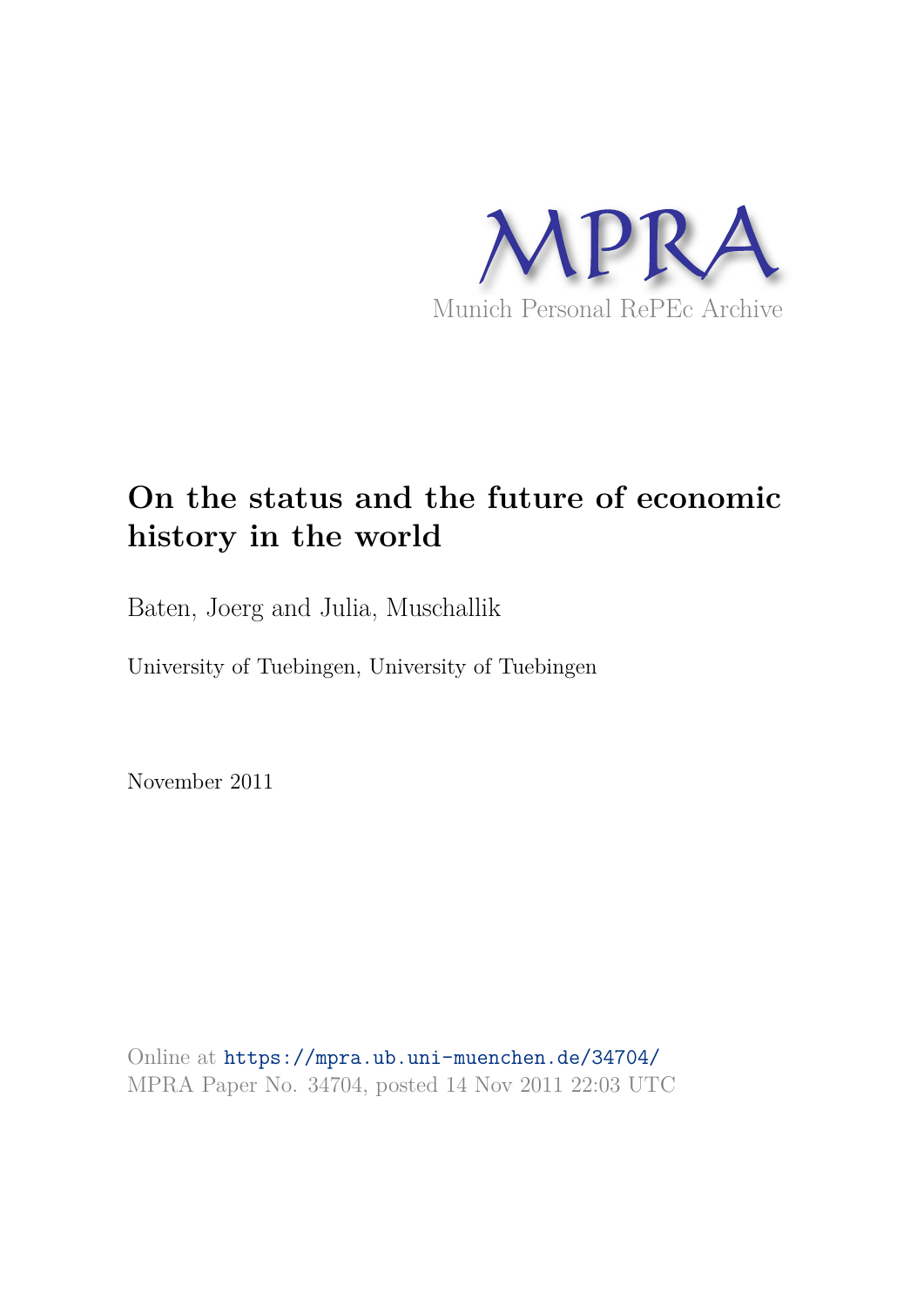On the Status and the Future of Economic History in the World Joerg Baten [\(joerg.baten@uni-tuebingen.de\)](mailto:joerg.baten@uni-tuebingen.de) and Julia Muschallik (julia.muschallik@uni-tuebingen.de)

### **Abstract**

How many economic historians are there in the world? In which countries or world regions are they concentrated? Can we explain differences in the number of economic historians who are participating in world congresses, and which determinants encourage or limit participation propensity? Using an e-mail questionnaire, we analyse the global situation of this discipline. Overall 59 countries were available to be surveyed in this overview. We estimate the overall number of economic historians in the world to be around 10,400 scholars.

**Acknowledgements**: We thank the activists of the International Economic History Association, as well as Natacha Coquery, Jaime Reis, Jacob Weisdorf, Jeffrey Williamson and the Tübingen Economic History research group for comments and evidence.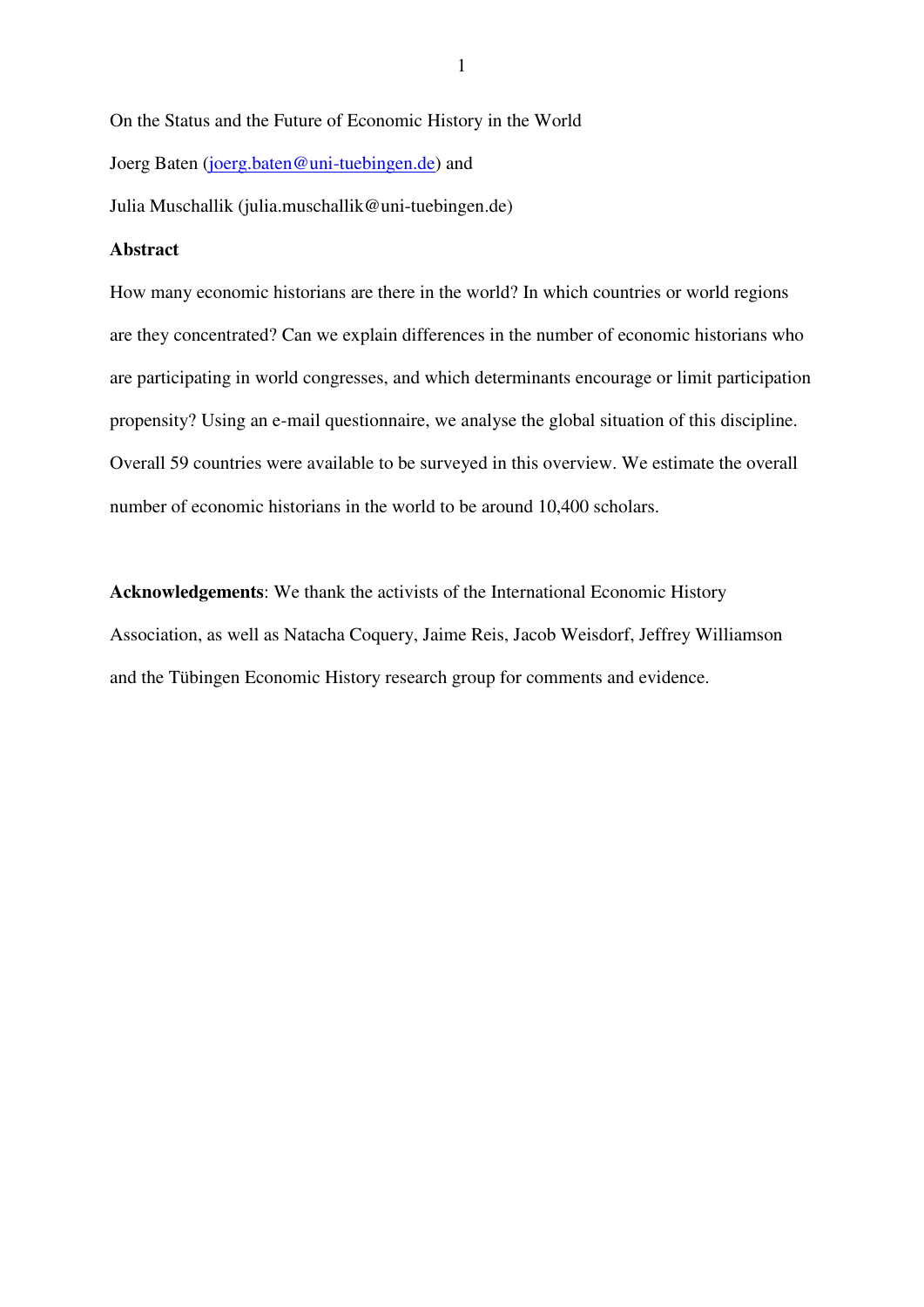#### INTRODUCTION

Economic History has developed into a truly global discipline over the past two decades, just as the world economy in general. For example, the World Congresses of the International Economic History Association occurred increasingly outside of Europe and North America, such as in Argentina in 1998, and Latin America has developed a regular continent-wide congress over the last decade. The next World Economic History Congress will occur in Africa, in Stellenbosch (South Africa), in 2012. In addition, the topics of economic history sessions have become internationally and even globally comparative. In spite of this rapid globalisation of our discipline, surprisingly little is known about economic history as a discipline and the scholars who are representing it. How many economic historians are there in the world? In which countries or world regions are they concentrated, and where are there only a few of them, perhaps in spite of an otherwise developed university system? Can we explain differences in the number of economic historians who are participating in world congresses? Which determinants encourage or limit the propensity to publish in international economic history journals?

This study is based on the first initiative to estimate the extent of the field of economic history in the world. Using an e-mail questionnaire, we analyse the global situation of this discipline. However, it is quite a challenge to estimate the number of economic historians because respondents probably have in mind different definitions of what an economic historian is. For example, should people working in museums who develop economy history exhibitions be included or only those who are working full-time at universities? Should retired colleagues be included in the estimates? Moreover, economic history combines methods and rhetorical styles from economics, history and sometimes other scholarly disciplines. This position between academic fields offers a large potential for interdisciplinary and exciting work, but it also generates a certain heterogeneity. Our strategy for coping with these issues consists of asking a substantial number of people to give an estimate of the number of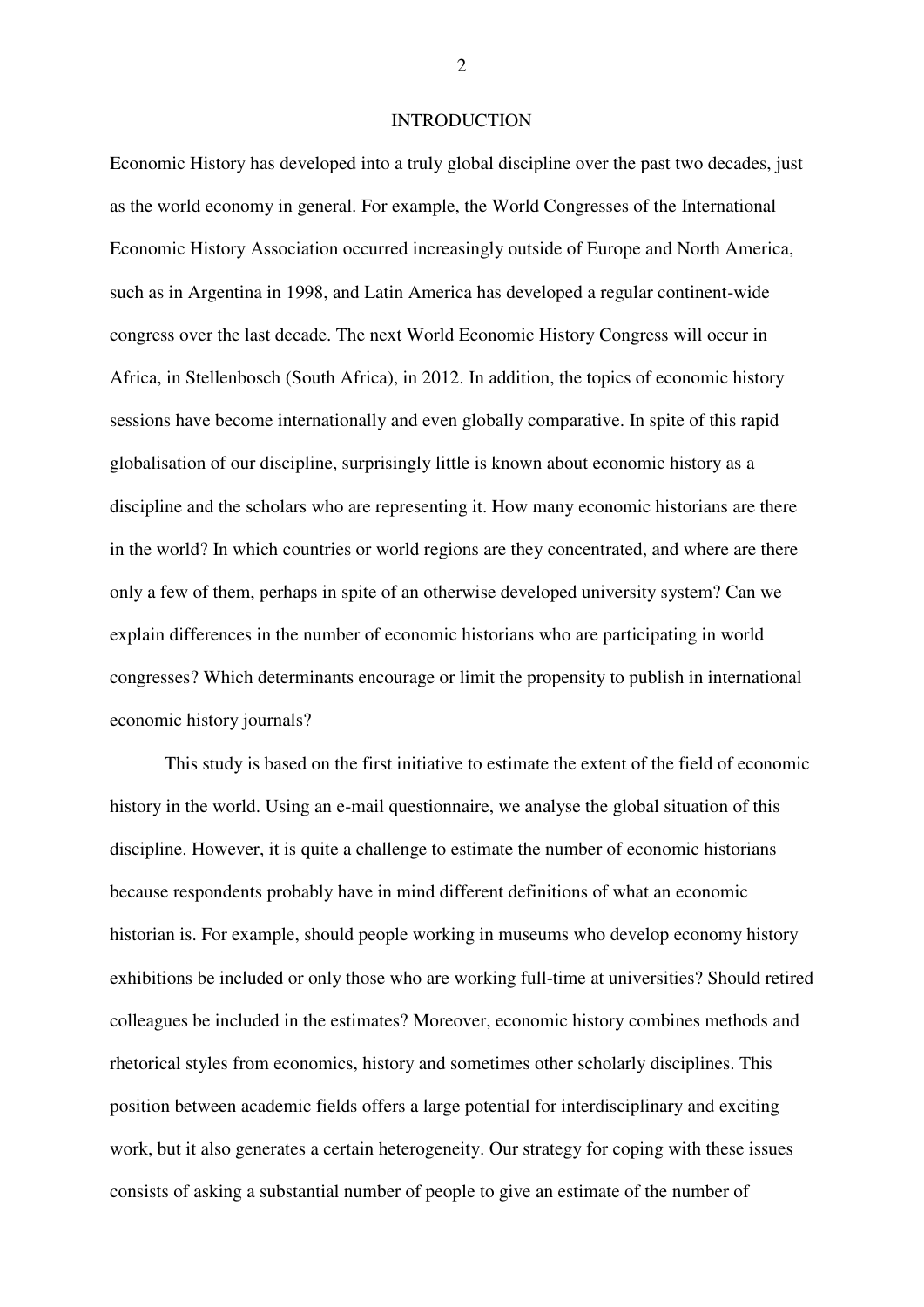economic historians in a broad sense (including doctoral students) because the average of many different definitions might yield a common-sense estimate. Especially in large countries, the average of different estimates helps to improve accuracy.

 To obtain these estimates, we sent an e-mail questionnaire to all countries of the world in which we have contact persons or could find contact and asked for, among other things, the number of economic historians in the respective country. We conclude the survey with a quite remarkable coverage. For North America (plus Australia and New Zealand) and Western Europe, we obtained evidence on all countries. In addition, the region of East Asia shows a very high coverage, and five other world regions are well represented. Only the sub-Saharan Africa region was slightly less covered by the survey. In sum, we provide quite a comprehensive picture of global economic history in this article.

The outline of this study is as follows. After a short review of the current literature on economic history, we analyse the number of economic historians by country. To verify the accuracy of these numbers, we countercheck our new data by comparing them to data on conference participation, membership in national organisations and the number of publications in economic history journals. In the next section, we give a short overview of the status of the lower-level students and doctoral students in our field. We then report the topics that concern researchers today and what the International Economic History Association should do to promote our discipline in the world. The paper ends with a brief conclusion.

#### LITERATURE REVIEW

While there are a number of studies describing the discipline dimension of economic history and the main approaches of its different schools, a quantitative study of the number of economic historians has thus far been lacking. With regard to the former type of study, the excellent survey of Jan Willem Drukker is noteworthy. In a background chapter on the evolution of economics, Drukker describes the disputes among nineteenth and twentieth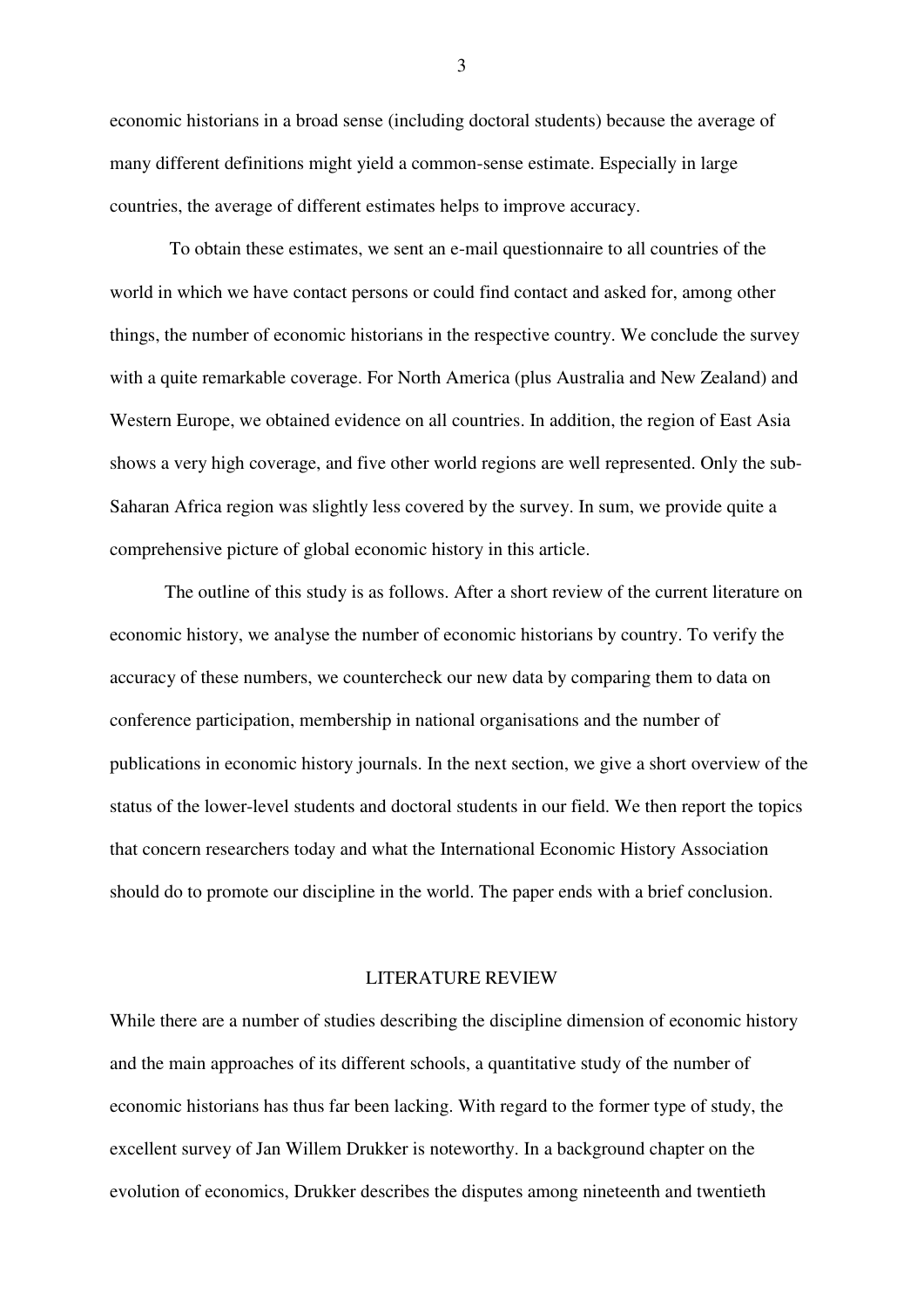century economists, who were mainly divided into the historical and neoclassical schools.<sup>1</sup> The historical school influenced traditional economic historians, whereas neoclassical thought affected the cliometric movement of the 1960s and 1970s. However, as the latter movement became interested in institutional effects on economic development, a number of elements of the historical school became part of a rediscovery by quantitative economic historians ("Cliometricians").

Some steps to quantify the discipline were taken by individual country studies. For example, Canada"s Economic History Group was recently surveyed, with a special focus on courses taught in the various universities and colleges. One of the questions raised in this article was how retired colleagues should be counted when a quantitative survey is performed. Clearly, retired colleagues are often active in research, and some continue to teach while others turn to alternative pursuits. Including them in the total number yielded, in the Canadian case, a slightly higher number of economic historians than our interviewed partners suggested.

Recently, Helen Paul (2008) performed a survey for the Economic History Society which is mainly active in the UK. The major aim was to identify persons who were interested in economic history, and might be motivated to contribute to the field and the society. The author also decided to include retired scholars. $<sup>2</sup>$ </sup>

 An international overview of publication behaviour, including differences by nationalities, was given by Jaime Reis in a presentation at the European Historical Economics Conference in Geneva, 2009. The author provided his data to us, and thus they can be included in the analysis below. $3$ 

-

<sup>1</sup> Drukker, *Revolution*.

<sup>&</sup>lt;sup>2</sup> Paul, "Census".

<sup>&</sup>lt;sup>3</sup> See also Di Vaio and Weisdorf, "Ranking", who analyzed citation behaviour, although their main interest is in evaluating different journals.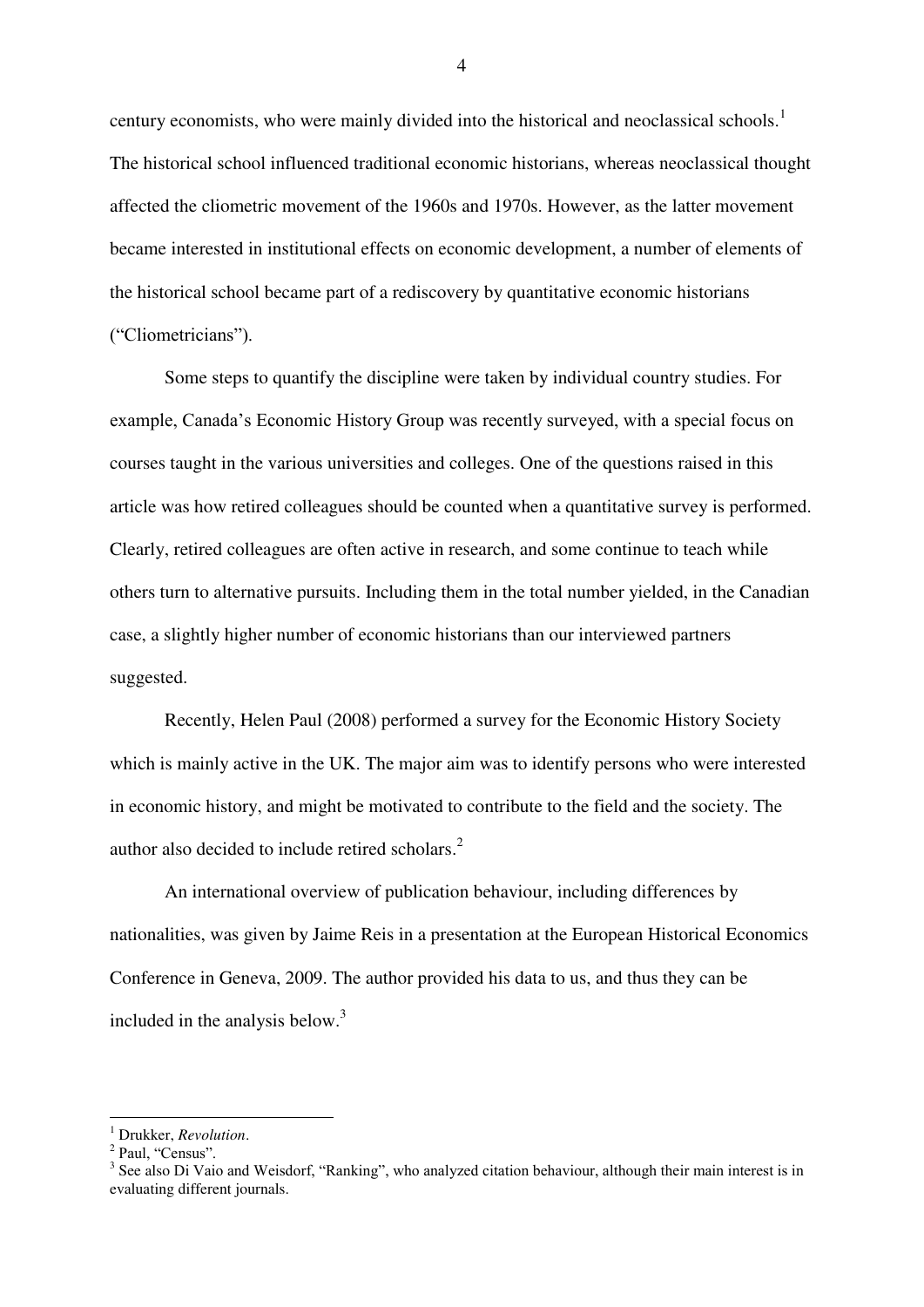The editors of the Journal of Economic History regularly present quantitative data, not on the number of economic historians but on the topics of journal submissions by world region. In the latest issue, March 2011, Price Fishback showed that Non-North American topics increased somewhat among the submissions, bringing down the US and Canada share to "only" 32 percent in 2009-10. In contrast, Africa increased as a region of study from only one submission per year in both 2006/7 and 2007/8 to four submissions in 2008/9 and eight in 2009/10. While this result still only accounts for five percent of total submissions, the increase is substantial. Western Europe, including the UK, accounts for 43 percent, and most of the other world regions account for 4-5 percent. These regional submissions include Asia and Pacific (5), Eastern Europe (4), Latin America, including the Caribbean (6), and the Middle East  $(4)$ .<sup>4</sup> Clearly, the geography of topics is not identical to the geography of economic historians, but tables such as this one can be used for comparisons with our new estimates presented below.

#### SAMPLE AND QUESTIONNAIRE

Evidence dealing with the situation of our discipline was collected on the basis of an e-mail questionnaire (for the questionnaire see Appendix A). The questionnaire included eight questions and was divided into three parts. In the first section, we asked about the status of economic history in the respective country of each participant. In the following section, we interviewed the respondents about the most relevant topics in the field of economic history. The last part of the questionnaire asked for information about the responding person.

We have sent the e-mail questionnaire to colleagues in all countries of the world in which we could find contacts, building on the list of participants of the last world economic history congresses and on the leadership personnel of the 44 economic history societies

<sup>&</sup>lt;sup>4</sup> Fishback, "Editors' Notes".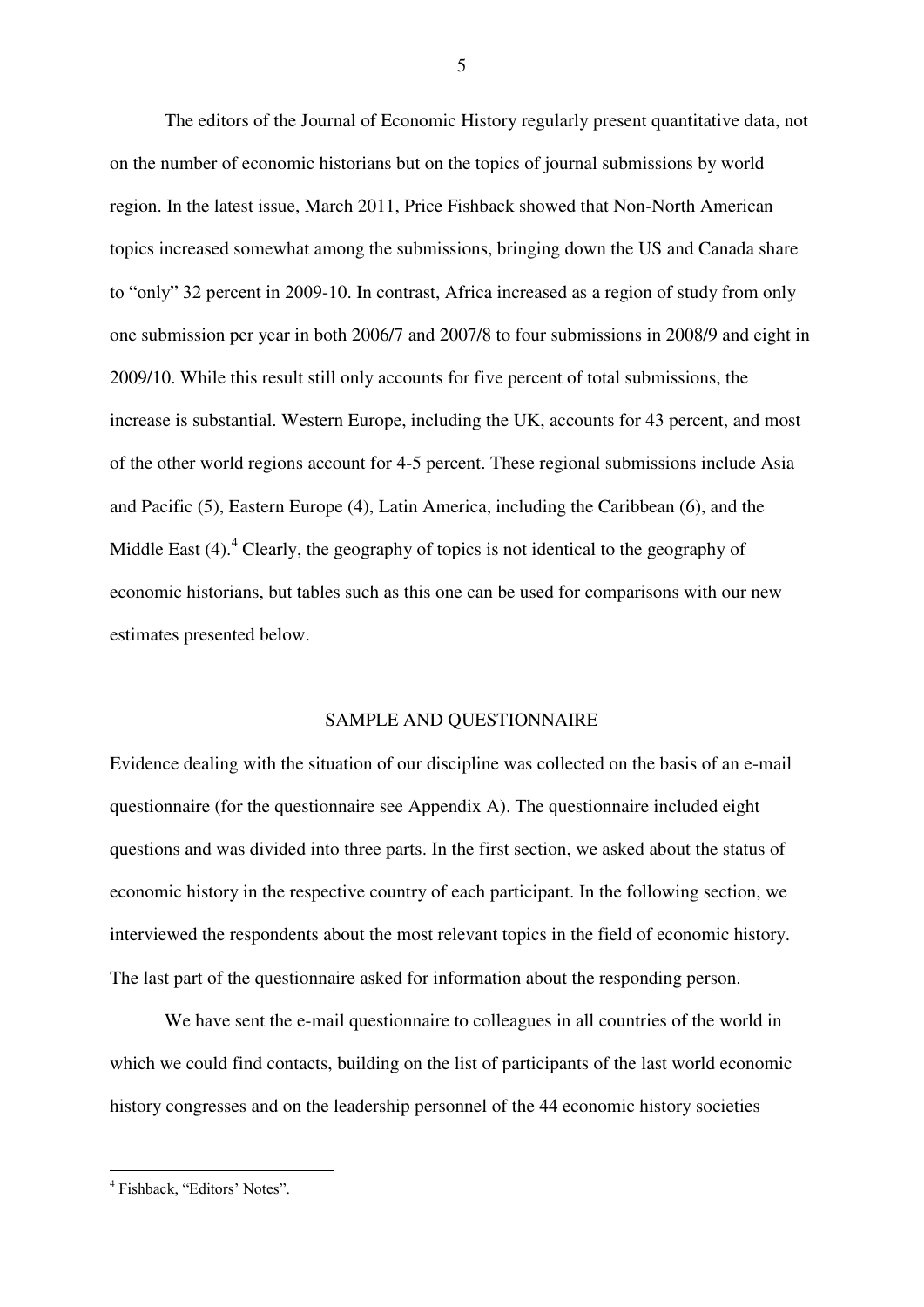existing in the world. A snowball system allowed us to reach many of the main persons and researchers in the field of economic history. Although we offered no gift for participation, the survey concluded with  $242$  respondents.<sup>5</sup> To give an overview of the share of countries covered by responses, we divided the countries into nine main world regions and weighted them by population (Table 1). North America (plus Australia and New Zealand), East Asia and Western Europe reach coverage values of 98-100 percent. Eastern Europe, Latin America, South and Southeast Asia also have quite good levels of documentation. Only sub-Saharan Africa, with a coverage of 0.17, is not as well represented by the survey, mainly because the number of participants at earlier world congresses was quite low. The under-representation of the sub-Saharan region at past world congresses might also be a sign of the lack of governmental support and a thinner research infrastructure.<sup>6</sup> Only South Africa, as the most productive country in social sciences in the sub-Saharan region, was an exception in the past.<sup>7</sup> Overall, 59 countries could be included in this overview, including countries such as Vietnam, Ghana and Haiti.

All survey questions entailed open-ended responses, and participants' responses were anonymous. The average age of the respondents was around 46 years, and it varied from 24 to 80. We also asked whether the respondents would characterise themselves more as an economist, more as a historian, or whether they saw themselves somewhere between the two professions. Overall, 82 individuals saw themselves as being historians, and 82 respondents situated themselves in between. Fifty individuals chose a clear economist designation.

-

 $<sup>5</sup>$  Questionnaires were sent to some 1,100 persons. If the information would refer to individual opinion, this</sup> would be a "response rate" of around 22%, which is quite remarkable compared to similar questionnaire activities. Because we asked participants about an objective estimation referring to their country (the number of economic historians) and not about individual opinions or characteristics, one person"s estimate would be appropriate enough.

 $6 \text{ Research}$  in this region is quite under-funded, and the few existing science institutions in some African countries were sometimes even destroyed by domestic policies and events during the past decades. UNESCO, *Social Science Report*, p. 65.

<sup>&</sup>lt;sup>7</sup> South Africa was actively measured by the UNESCO by its output of ISI papers over the past twenty years. This measurement showed that South Africa produces about half of all output in the social sciences and more than three times more than Nigeria, the second most productive country. Ibid, p. 64.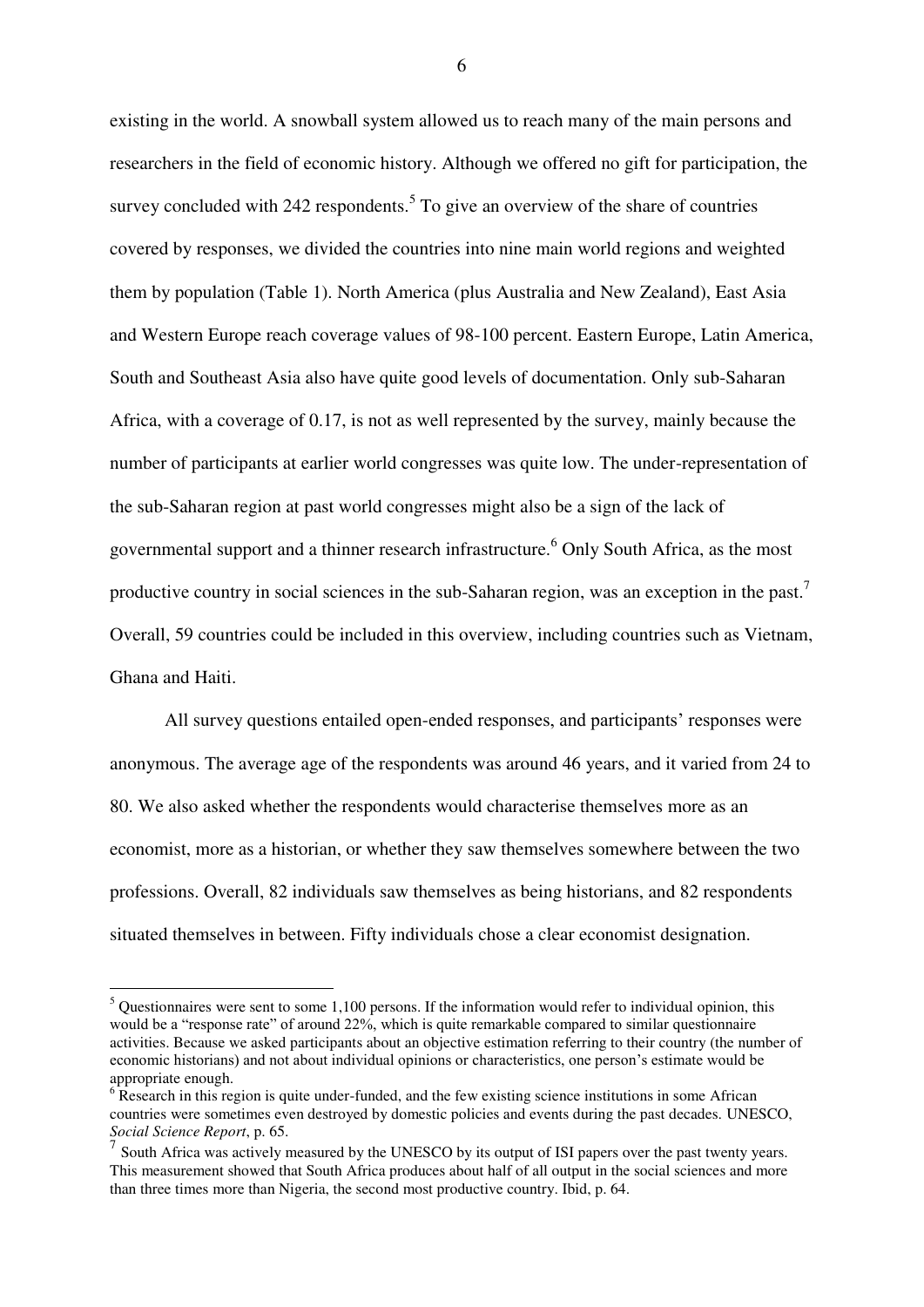Twenty-seven participants abstained from responding to this question. It seems that the respondents cover the various fields of economic history quite well.

#### NUMBER OF ECONOMIC HISTORIANS

Now that we have taken a close look at the structure of the questionnaire and its participants, we will document the number of economic historians per country. In the first section of the questionnaire, we asked for an estimate of this number.

As already mentioned, economic history is characterised by a certain heterogeneity. As is the case for most scholarly fields, there is no clear-cut, universal definition of "the economic historian". Respondents probably have in mind different definitions. We, therefore, asked respondents to include historians, economists and other social scientists with strong interests in this field in their definition. This estimation included doctoral students, professors, and other scholarly staff (permanent and temporary).<sup>8</sup> Especially in large countries, the average or median of many different definitions might yield a common-sense estimate and help to improve the accuracy. The results are reported in Table 2.

In first place, there is Japan with an absolute number of 1,340 economic historians, followed by China (800), the United Kingdom (770) and the United States (675). Astonishingly high numbers were also reached for Vietnam, Mexico and Turkey.

Why has Japan the largest number? When we take a look at Japan"s long and continuous history and the strong interest of the Japanese public in the history of the country, the high number of economic historians seems to be no surprise. Japan is even today a country that returns to its traditions and history in many facets of life. In particular, the number of

-

<sup>&</sup>lt;sup>8</sup> Because a countrywide estimation might have been sometimes too difficult, we also asked for an estimated number of economic historians within their own universities, if that were more feasible.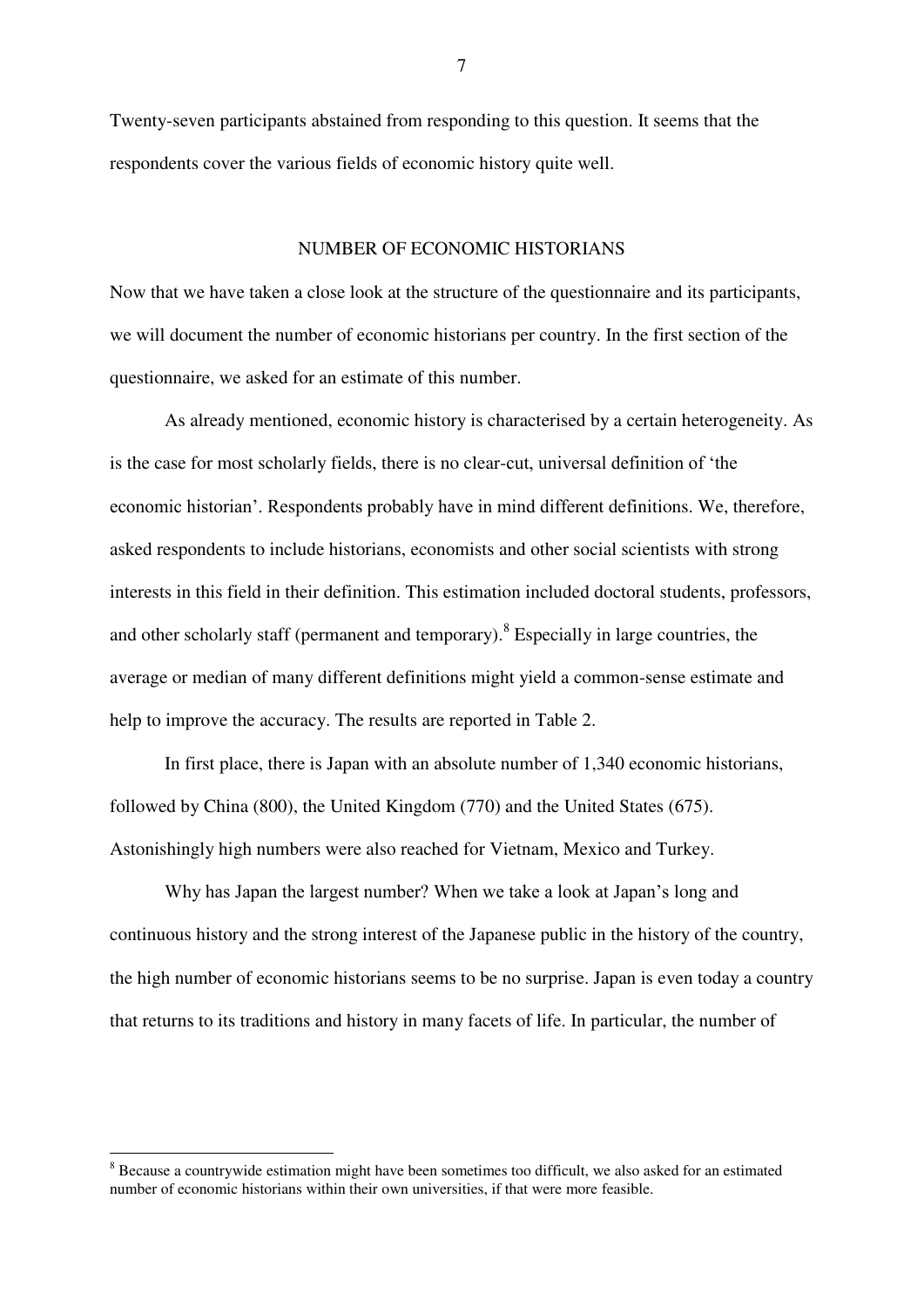business historians is quite high in Japan. They are well presented in national organisations and perhaps, therefore, slightly more visible than in other countries.<sup>9</sup>

On the other side of the spectrum, there are some countries with few economic historians. We consider economic historians in those countries to be pioneers who promote our discipline even without a strong group around them. We have to admit that sometimes our estimates are based on slightly less precise statements for those countries.<sup>10</sup> Please note also that only 59 countries are listed. Most of the other countries typically have small communities.

One reason for the high absolute number of economic historians, especially in China, Japan and the US, might be the large population relative to other countries. China and the US have a huge pool of potential economic historians. To take this into consideration, we document in the next step the number of economic historians relative to the population (Table 3). Sweden occupies the first rank with 20 economic historians per million inhabitants, followed by Uruguay (13.3), Norway (13.1) and Portugal (11.4). The United Kingdom with 11.3 and Japan with 10.6 are in positions five and six, respectively. As expected, China and the US had lower values in per capita terms. Some might suggest that these estimates might be too small. Especially the US is one of the leading nations in the field of economic history. But we measure here only the number, not the productivity of scholars. Differences of productivity might impact on the perceived real number of economic historians in a particular country such as the US.

We were also curious about this question: Is there a linkage between the income of the corresponding country and the number of economic historians per capita? Are economic historians perhaps something like a "luxury product"? Is economic history consumed in

-

 $9<sup>9</sup>$  As a caveat, we should also mention that some countries with high degree of specialization, such as the US, might not count the majority of business historians as economic historians.

 $10$  For example, if the number of economic historians was only given for one of the two universities, we multiplied by two after making sure the universities were similar in size and character.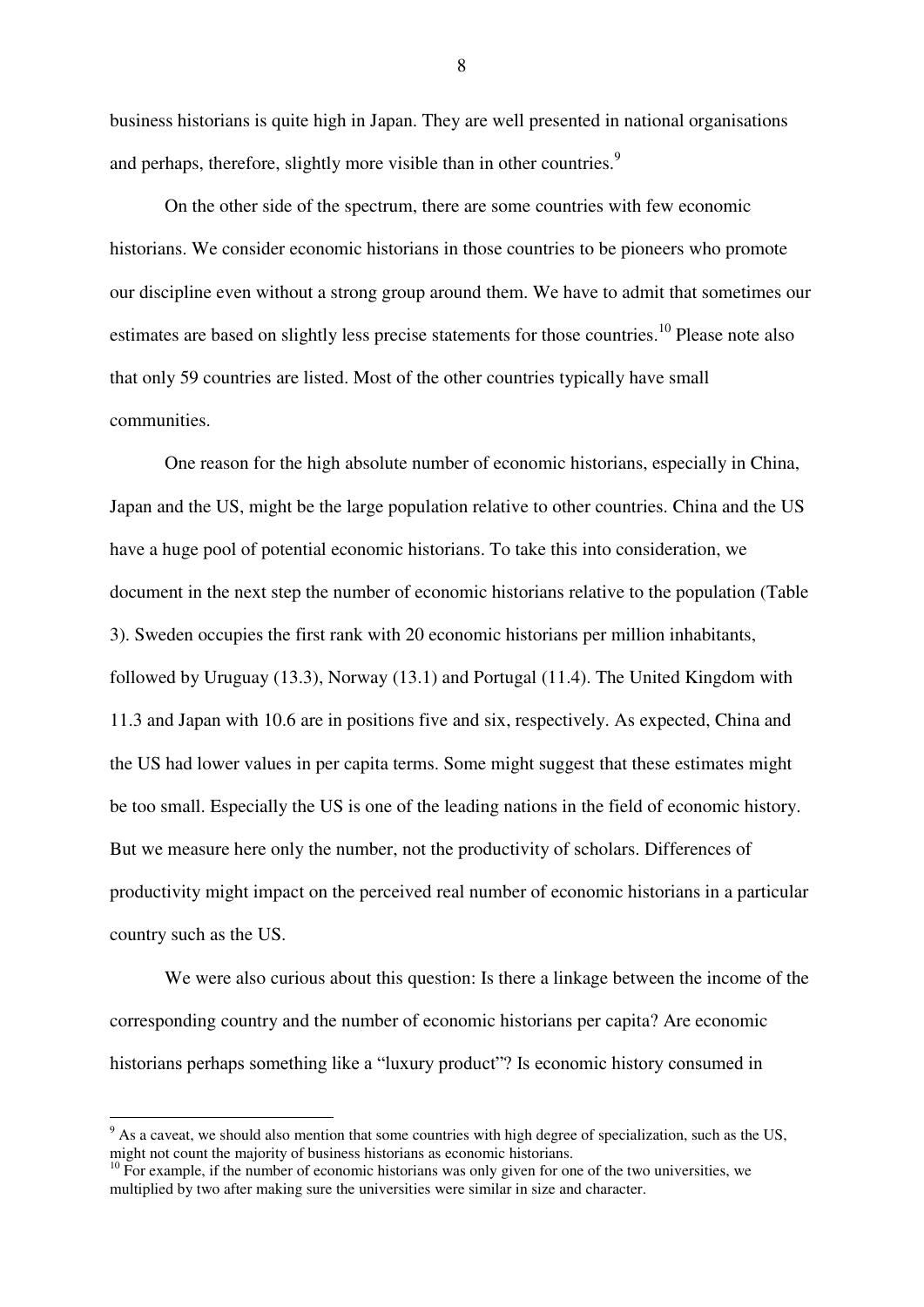greater quantity if incomes are high? To analyse this question, we compare our results with the GDP of each country (Figure 1). In fact, there seems to be a linkage between the number of economic historians in a country and its GDP. Sweden, with the highest rate of economic historians, has a high GDP. Rich countries, such as the United Kingdom, Norway and Portugal, also feature many economic historians per capita, whereas Haiti, Mauritania and Ghana have relatively small numbers. However, there are also some countries that are rich, but do not have as many per capita. For example Germany had a special situation in that during the boom period of the "Historical School" of the  $19<sup>th</sup>$  and early  $20<sup>th</sup>$  century, economists were also partly economic historians. When this school was replaced by other approaches in the post-war period, the chair denominations were not changed proportionally in favour of more economic history. The overall correlation between GDP and the number of economic historians is a reason for optimism for economic historians in some of the rapidly growing countries. For example, the Brazilian economic history society has already changed its forecast for the number of participants for its next economic history congress after seeing a working paper version of this article.<sup>11</sup>

#### CONFERENCE PARTICIPATION

In order to countercheck our data, we now ask whether the new estimates can be confirmed by comparing them to (1) conference participation statistics, (2) memberships in national organisations, and (3) publications in economic history journals? Apart from counterchecking the numbers of scholars, this comparison process allows us to understand some of the determinants of conference participation and publication propensities in international journals. First, we turn to conference participation.

-

 $11$  Friendly communicated by its vice president Angelo Alves Carrara.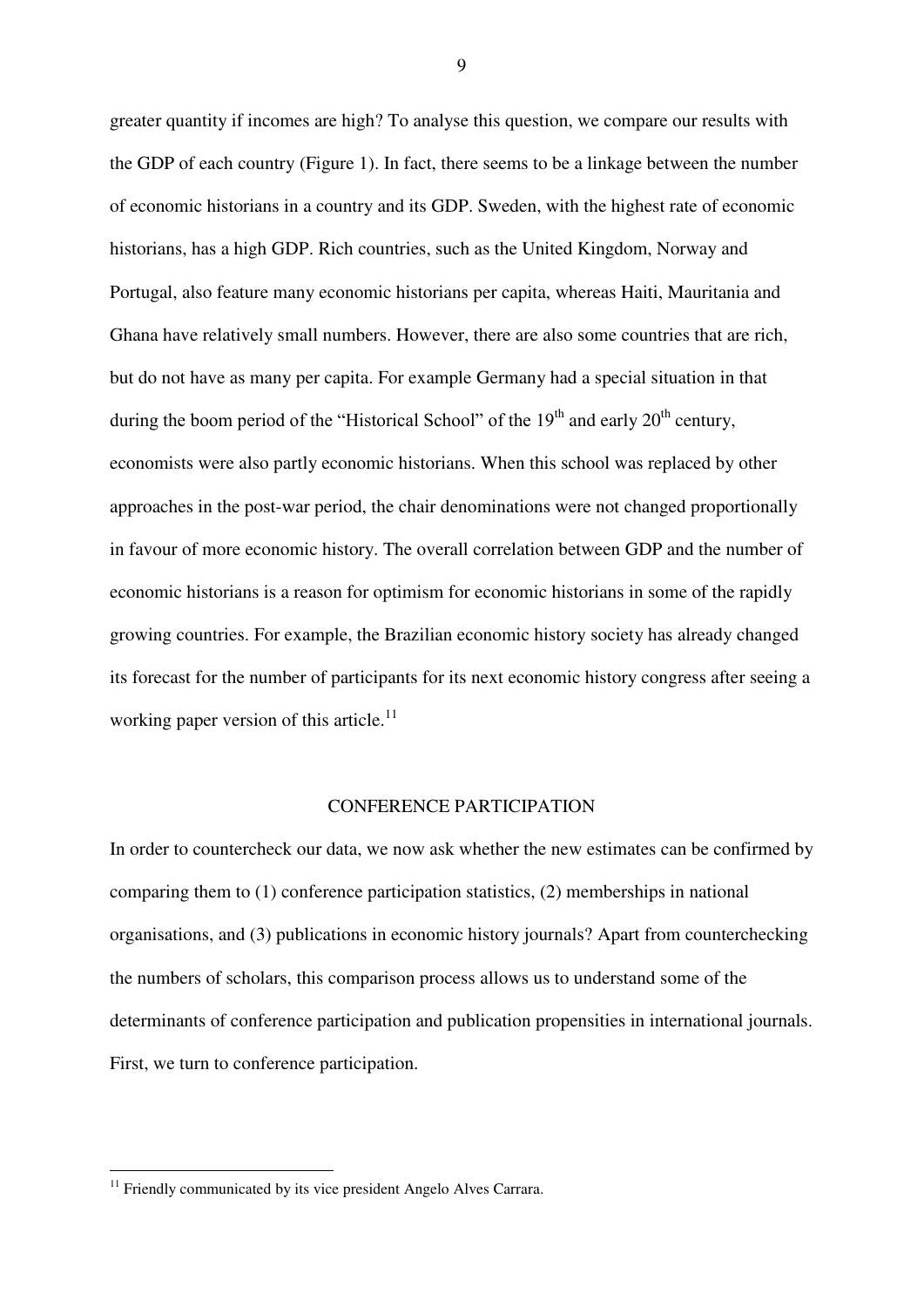We fit a gravity model that explains conference participation in relation to distance, number of economic historians in the source country, home market effects of the country in which a world congress occurs and other variables. The data stem from the participation statistics on world congresses over the past decade. We have collected participation statistics on the three world congresses of Buenos Aires 2002, Helsinki 2006 and Utrecht 2009 (Table 4). Unfortunately, those statistics were not always available on a country basis, but sometimes groups such as "Scandinavia" or "Other Asia" were formed (see the notes to the Table for further information). Nevertheless, the majority of countries (and groups) could be made comparable. Because we will assess a home market effect below, we decided to separate Finland and "other Scandinavia" in the case of the Helsinki congress.

What do the figures show about participation trends? In general, the participation from African countries is relatively modest (Table 4, columns  $1-3$ ).<sup>12</sup> Chinese and Japanese participations have grown substantially (in the Chinese case, we can observe this only for 2006-2009 because from 2002 it was included in "other Asia"). Russia was represented better in Helsinki than elsewhere, which might be caused by the geographic proximity of Finland to the northwestern parts of Russia. Geographic proximity clearly also played a role in the case of European countries which had sent fewer delegates to Buenos Aires than to the other two congresses (and the macroeconomic crisis in Argentina was probably also important here). The largest participation figure in all congresses was the one of the Finnish in Helsinki, with 157 participants.<sup>13</sup> However, the British, US, Spanish and "other Scandinavia" communities were also quite well represented. These countries sometimes reach values of more than 100 participants. Their large groups of economic historians at home might explain this result--

<u>.</u>

<sup>&</sup>lt;sup>12</sup> We will discuss the "Forecast 2012 column" below.

<sup>&</sup>lt;sup>13</sup> Please note that the number of Finish participants exceeded the number of economic historians of the country. Also other historians and economists participated at the congress.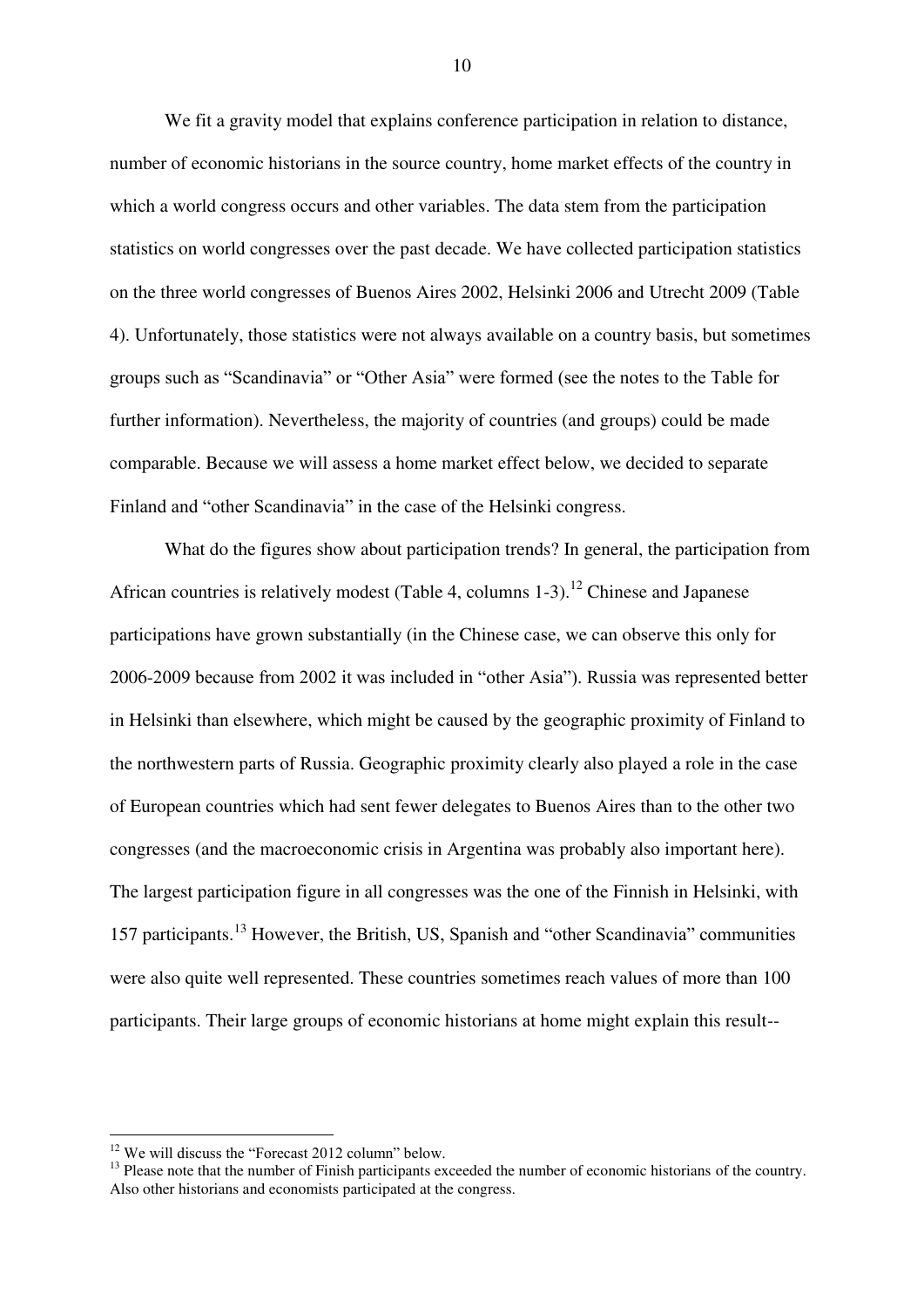although Japan and China also feature large groups, which promise additional potential for the future. $^{14}$ 

To compare the number of economic historians in our field and conference participation, we need to take into account additional factors: What are the most important control variables that potentially might distort this comparison? An obvious distortion could be the language issue. Because English functions often as a global language in the scientific world, non-native speakers are, in a way, disadvantaged because they have to devote a great effort to learn the language; otherwise, they would be less successful at international conferences and get fewer publication opportunities.<sup>15</sup> In other words, the success of a scholar, nowadays, might be partly related to his or her English language skills.<sup>16</sup> According to the UNESCO, English is the most widely used language in social science journals (85.3 percent of the referred journals are in the English language), followed by French (5.9 percent), German (5.4 percent), Spanish (4.0 percent) and Portuguese (1.7 percent). The most common non-European language is Chinese (1.5 percent), followed by Japanese (1.0 percent).<sup>17</sup> Therefore, we created a dummy variable "English", which is coded as 1 for the US, Canada, the UK, Ireland, New Zealand, Australia and South Africa.<sup>18</sup> As additional variables to distinguish the cultural proximity to the English language, we collected the TOEFL (Test of English as a Foreign Language) test score by country from the respective Internet page.<sup>19</sup> We defined a group with TOEFL values below 70 points (the main example here is Japan, which is quite astonishing) and the group with modest TOEFL values between 70 and 84. Country

-

 $14$  It is a bit astonishing that, according to the Buenos Aires statistics, there were no participants from "other Latin America" (apart from Argentina, Mexico and Brazil). This might be a small data mistake because nearby Uruguay and other countries might also have sent delegates. Otherwise, the participation statistics seem relatively reliable.

<sup>15</sup> UNESCO, *Social Science Report*, pp. 154-5.

 $16$  Ibid, p.  $151$ .

 $17$  Results based on the Ulrich database. For further information, see Ibid, p.149.

<sup>&</sup>lt;sup>18</sup> Although there are obviously language minorities in some of those countries. There are also some Englishspeaking countries in other country groups.

<sup>19</sup> The TOEFL test is the most accepted international test to score English language skills. It consists of reading, listening, writing and speaking sections. The maximum total score is 120 points.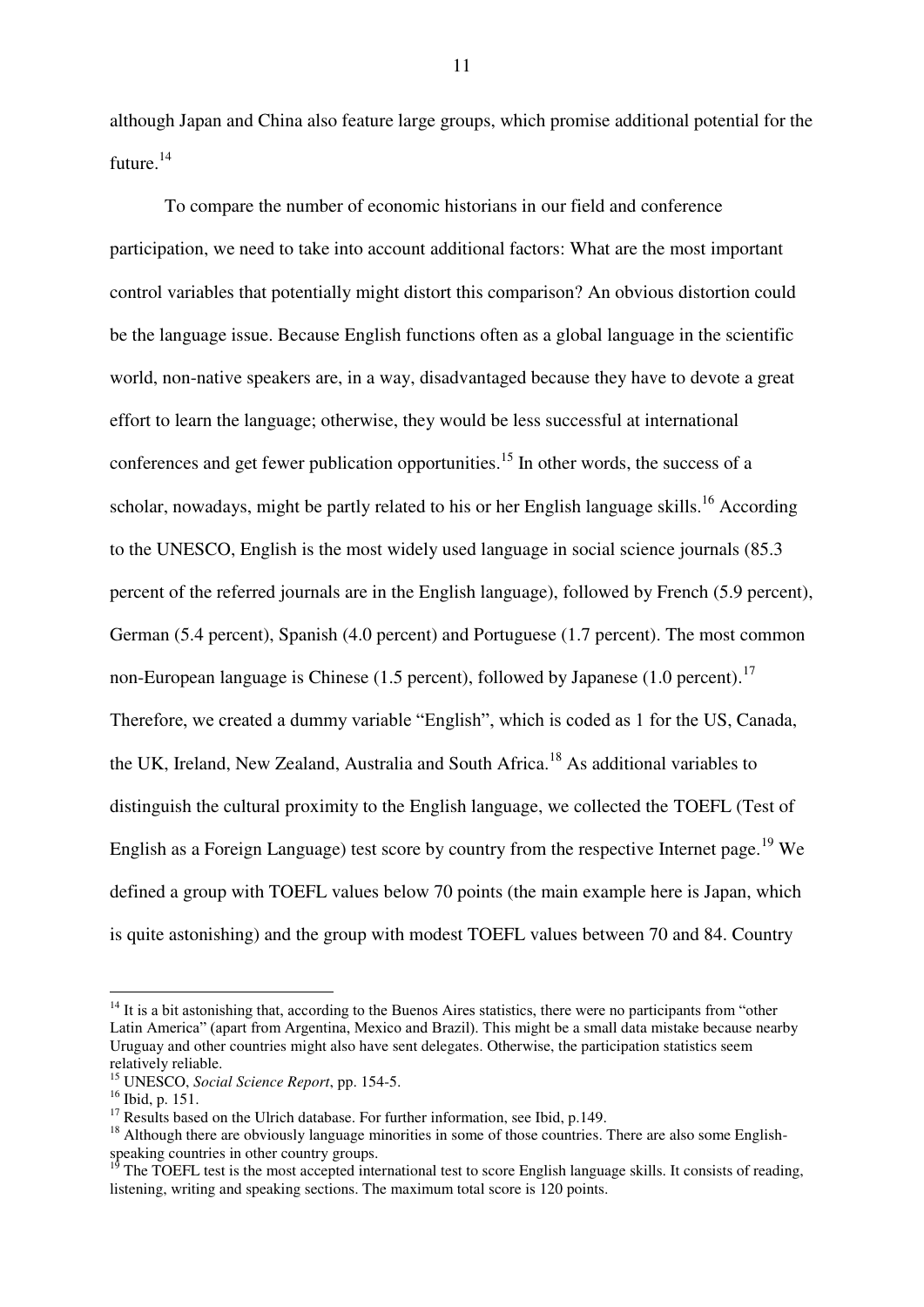groups that are not mainly English speaking but have fairly good TOEFL scores represent the constant.

In our regressions, we find that the number of economic historians and the distance from the congress are significant determinants of world congress attendance (see Table 5). Less distance and more economic historians mean higher congress participation in the respective country. As expected, GDP and the English-language variable also matter. Researchers from countries with high GDP can more easily afford the travel expense, while those from countries with low GDP face greater obstacles. English language skills affect participation positively. The home market effect is always positive and has a large coefficient but is statistically not significant. We also tested whether visa requirements played a role and obtained a negative but significant coefficient. Also a time trend ("year") was insignificant. Finally, including country fixed effects in a least square dummy variable model (column 5) did not make a difference.

In Table 6, we list the residuals of congress participation. After controlling for distance, language barriers, income and size of the economic history community, the three country groups with the highest residual participation propensity are Iberia, Scandinavia and, surprisingly, Eastern Europe (excluding Russia).

Based on these regression results, we attempt a forecast of participation at the World Congress 2012. In Column 4 of Table 4, we estimate the participation at the next World Economic History Congress that will occur in Stellenbosch (South Africa). The most astonishing fact is the non-participation of Africans (outside South Africa). Please note that this is a ceteris paribus forecast that does not take into account special stipends and other interventions that would encourage African participation. The forecast in Table 4 is based only on the variables in Table 5: the number of economic historians, which is small in most African countries, the distance, which is quite large (the northern part of the continent is closer to Europe than to South Africa), low GDP and similar variables. Looking at the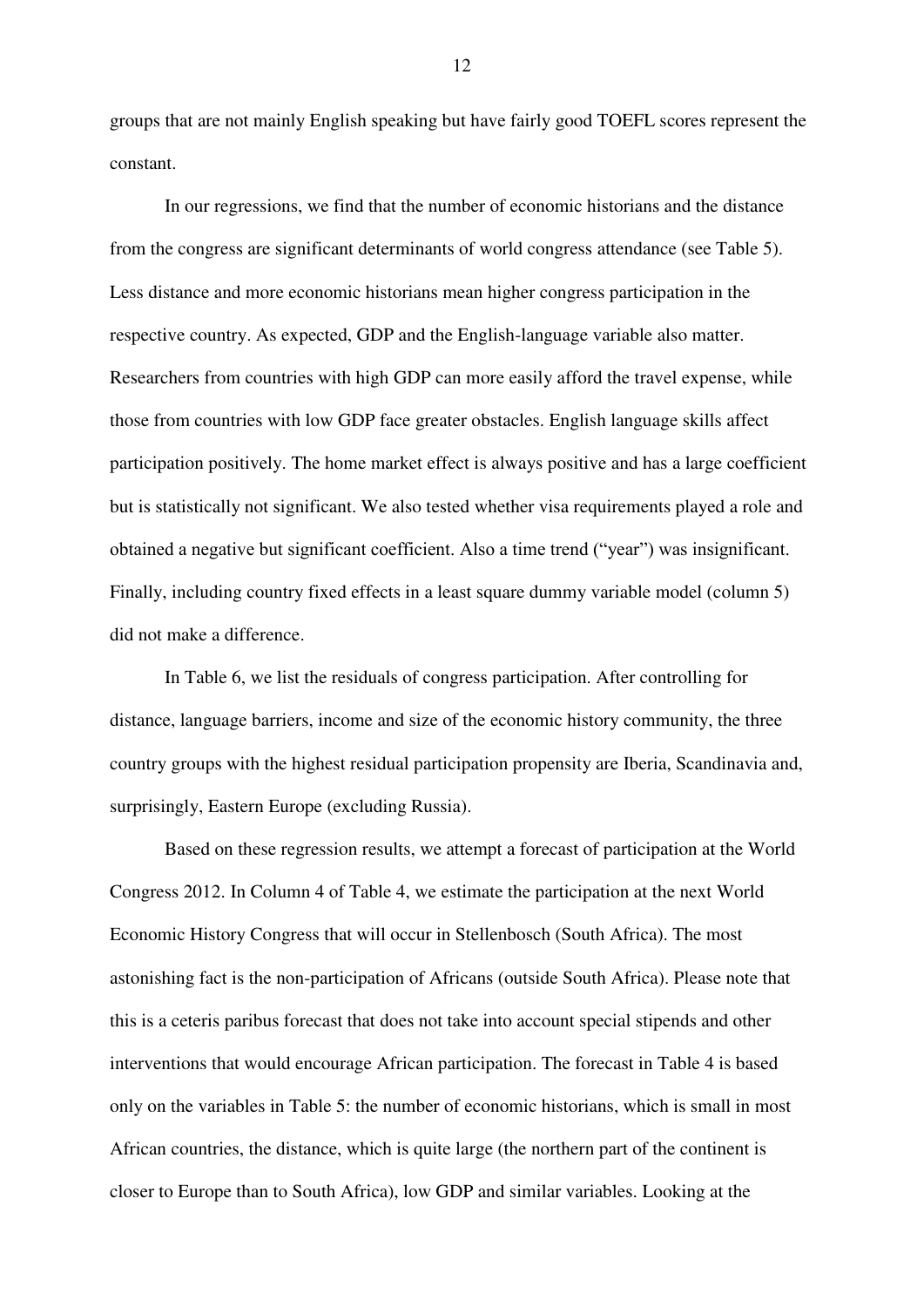sessions already accepted for 2012, we are sure that the actual participation of this country group will be at least 40-50.

Because of a potential home market effect, the participation of South Africa will be the highest ever. We also forecast that some historians and economists will attend, as these groups did in Helsinki. The largest participation is estimated for the US, with more than 90 delegates. The British will also be quite well represented. China"s participation at recent congresses was relatively modest but is growing substantially because of the large group of economic historians at home and the growing integration and income of the country. Compared with the showing at Utrecht in 2009, participation will climb from 23 to a forecasted 54 delegates at the congress in Stellenbosch. Furthermore, Japan"s participation is estimated to be 54 delegates. In our estimation, the European countries will send fewer delegates to Stellenbosch 2012 than to the last congresses in Helsinki and Utrecht, but they will send more than they did in 2002 (to Buenos Aires). From the Latin American group, Argentina and Mexico will be represented quite well with 37 and 31 delegates, respectively. Altogether, we predict a participation number of 1064 delegates (excluding accompanying persons). That number is slightly less than that for the last two World Economic History Congresses in Utrecht (1211 delegates) and Helsinki (1292 delegates), but more than for the congress in Buenos Aires in 2002 (712 delegates). 1064 delegates is a number that will facilitate a very successful world congress. Moreover, this number is an estimate based only on travel costs and similar variables. The unusual location of South Africa and the fact that this event will be the first world congress in Africa will probably attract an even higher number, as the number of session proposals already indicates.

#### MEMBERSHIPS IN NATIONAL ORGANIZATIONS

In the next step, we compare our estimated number of economic historians with the memberships in national economic history organisations. Do our estimated economic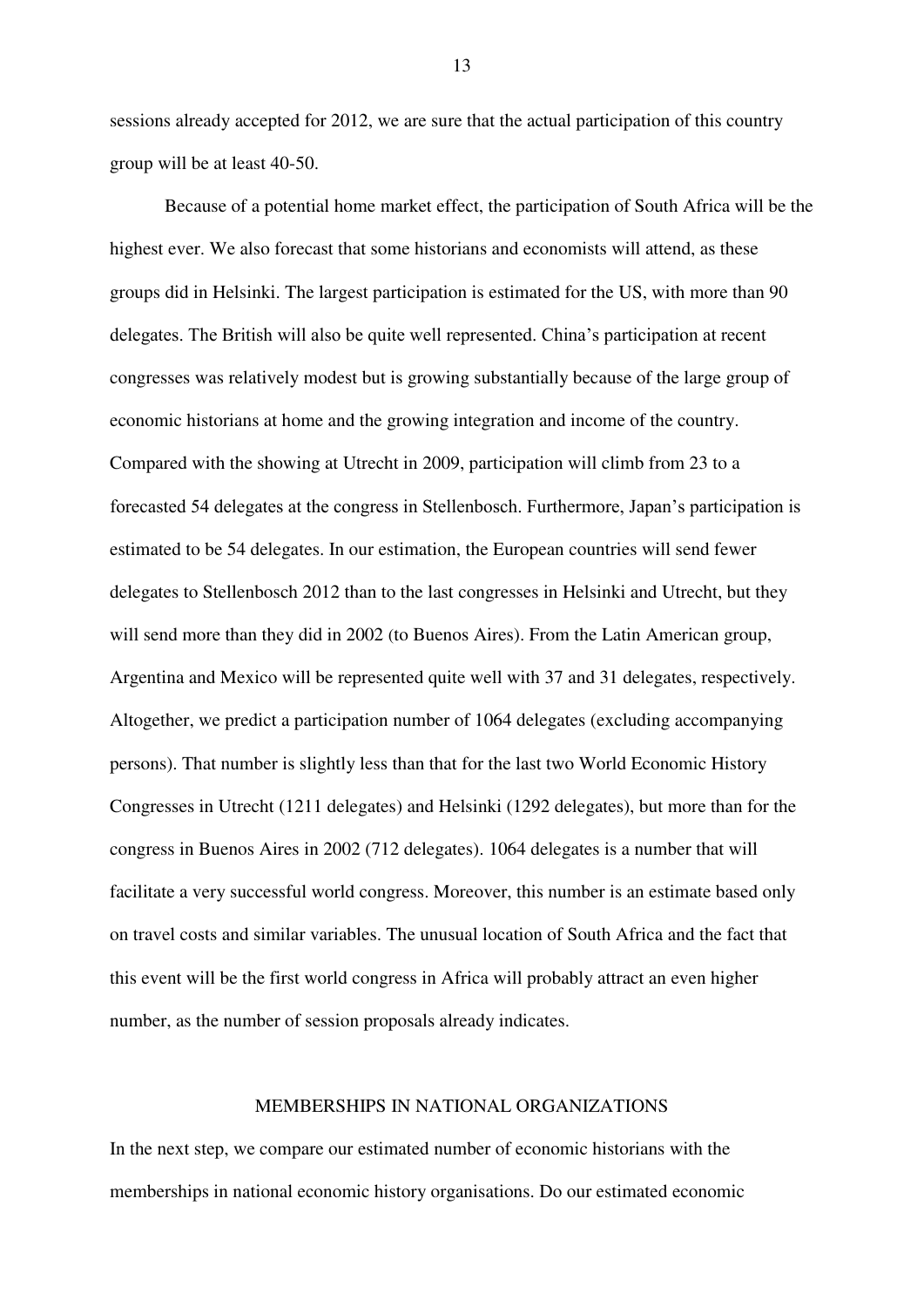historian numbers match the number of memberships in national organisations in the respective country? We interviewed representatives of several national organisations via email about their current number of memberships. Some of these organisations include foreign scholars, such as the Economic History Society, which is mainly located in the UK but includes some foreigners. Nevertheless, these organisations are the exception rather than the rule, though the comparison is still informative.

Comparing our data on economic historians to those for the memberships in national organisations, we can see a strong linkage between them (Figure 2). Japan and the US, as countries with relative high estimated numbers of economic historians, also have high numbers of members in their national economic history organisations. In addition, for the other countries, we observe a close numerical correlation. Economic historians in the documented countries seem to be highly organised and represented by their associations. However, this correlation might mean that economic historians are more visible for respondents precisely because they are well represented in those national organisations.

Of course, the ability to correctly estimate the number of economic historians by the respondents might also depend on the size of the particular nation. E.g. correspondents from the US could probably estimate the number of economic historians for their own state much more accurately than the number for the entire US. In the figure, both large and small countries lie closely to an imagined regression line

Therefore, respondents base their estimates on the number of members in their national association. Nevertheless, in general, our estimates are confirmed.

#### JOURNAL PUBLICATIONS

In another plausibility check, we regress journal publications by country (or country group) against our new estimates of the number of economic historians, adding additional control variables. We collected a dataset from nine economic history journals that are contained in the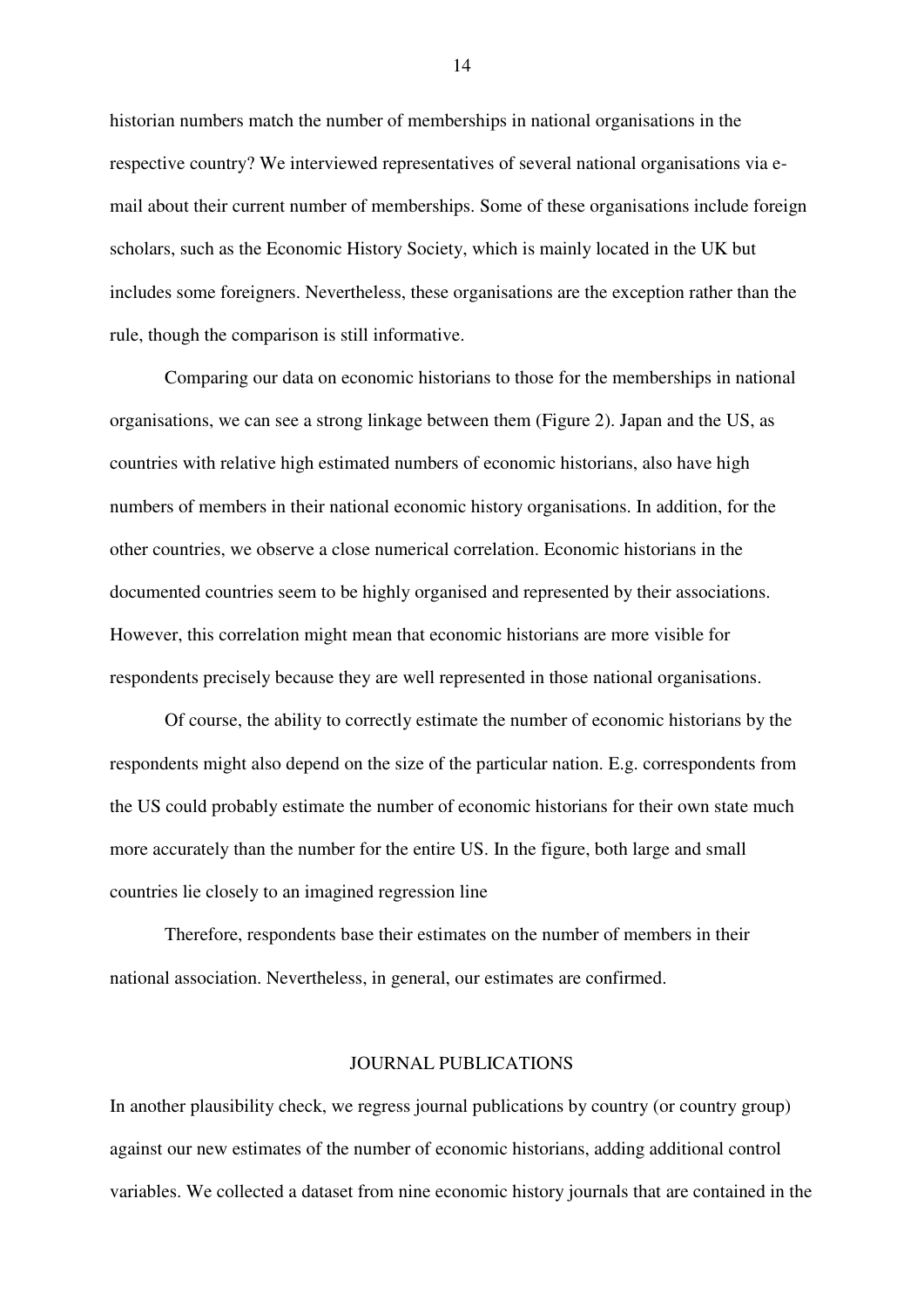EconLit database 2005-2010. The criterion was whether the title included "economic history" (or a translation thereof) and whether the journal was considered established and international enough to be included in this database. A list of journals is given below in Table 7. We have to acknowledge that the latter criterion generates a certain bias towards economics-oriented publications in our field because the more history-orientated colleagues do not publish as much in journals as in books and edited volumes. There is also a bias in favour of English language journals because those are more often included in EconLit. However, our main purpose here is to assess the plausibility of the new estimates of the number of economic historians.<sup>20</sup> The number of journal publications per country should correlate with the number of economic historians, after controlling for intervening variables (such as language).

 We obtained a dataset of 825 publications appearing between 2005 and 2010 and consisting of 1218 authorships sorted by affiliation. One author might have several authorships here. Again, we included control variables that potentially distort the comparison between the number of scholars in our field and publications in those nine mostly Englishlanguage journals. The language variables obviously had to be included again. Moreover, we included a dummy variable representing the fact that the journal is situated in a given country. For example, Australians will publish more often in the Australian Economic History Review, and Indians will do so in the Indian Economic and Social History Review. Those considerations are confirmed by the regression results: language and location of journals matter. But even more important for our study, the variable "Number of economic historians" is significant again, even though the number of cases was only 25 country (groups). This regression confirms the plausibility of our new results.

 Jaime Reis provided a dataset for comparative purposes, which he collected for a presentation at the 2009 European Historical Economics Society Congress in Geneva.

-

 $20$  For studies about the variety of measures of scientific productivity. See, for example, Kalaitzidakis, Mamuneas and Stengos, "Ranking of academic journals"; Di Vaio and Weisdorf, "Ranking".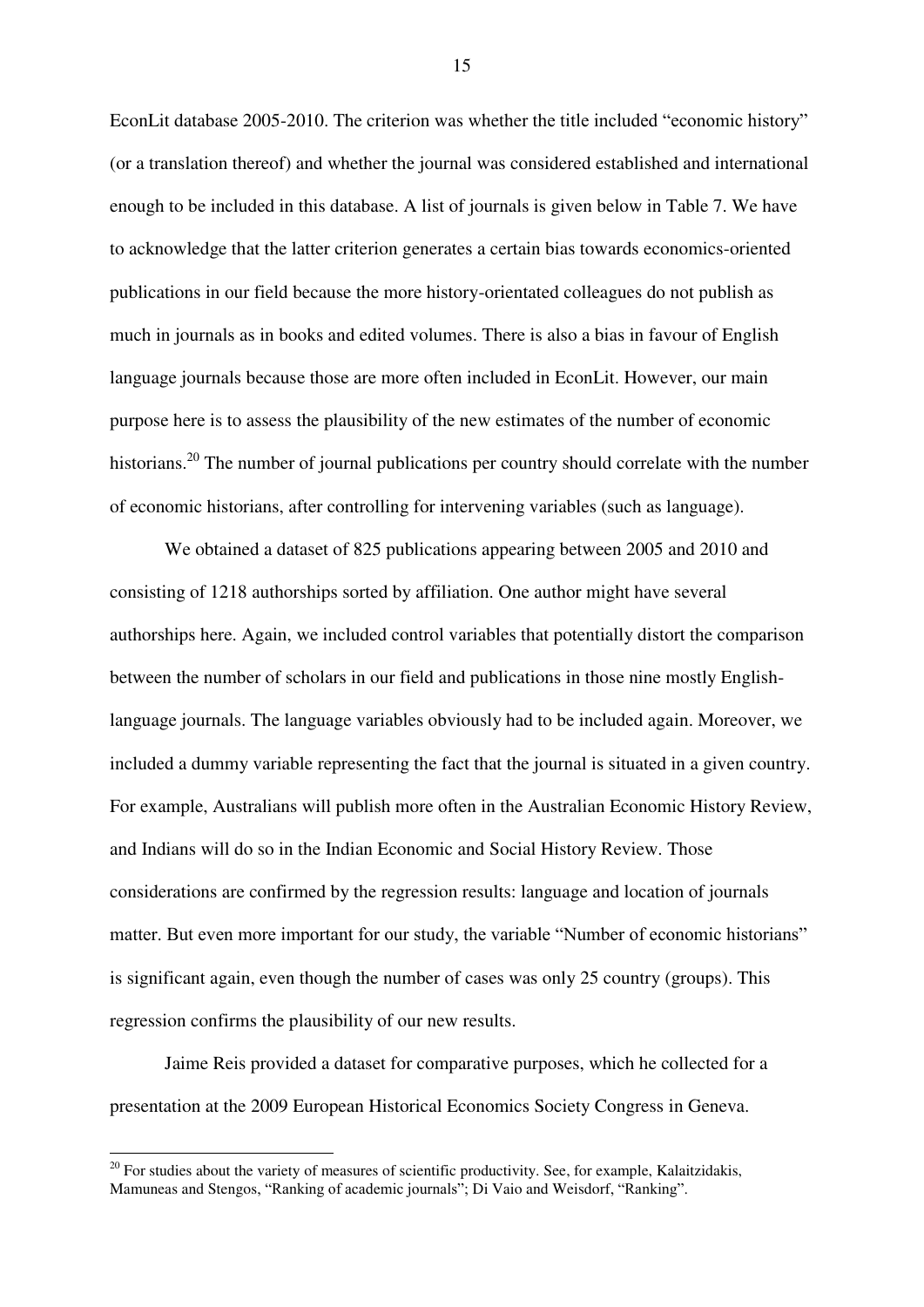Compared to our dataset of 2005-2010, the one that Reis used had a larger time frame, sampling the years 1996, 1998 and 2008, covering four journals. The results we obtained above for our new publication database were fairly robust (Table 7, Column 4).

 These three comparisons enabled counterchecking the plausibility of the new countryspecific estimates. Both the results for regressing congress participation and journal publications on the number of economic historians were fairly robust. In addition, the comparison between our estimated number of economic historians and the memberships in national economic history organisations confirms our result. In summary, the average of many different definitions might yield a common-sense estimate of an "economic historian". Especially in large countries, the average of different estimates helps to improve the accuracy. Counterchecking the plausibility by three plausibility checks reinforces our estimates of the number of economic historians in the respective country.

In the next step, we estimate the overall number of economic historians in the world by interpolating values for all countries with a population of 500,000 inhabitants or more that had missing values due to non-reported data. We interpolate the values of missing countries by utilising our estimated number of economic historians relative to the population in the same geographical region. For example, the value for Ivory Coast was an estimate based on the per capita value for Ghana and the population of the Ivory Coast. We find that the overall number of economic historians in the world might be around 10,400 scholars, almost 8,700 of which are in the 59 surveyed countries and 1,700 in the other countries.

#### NUMBER OF DOCTORAL STUDENTS

To estimate the number of doctoral students, the participants should estimate how many of the estimated number of economic historians might be doctoral students. In Table 8, we report the number of doctoral students by world region. Again, there is a lot of variation, but the measure might be within acceptable bounds for some of the world regions. It displays the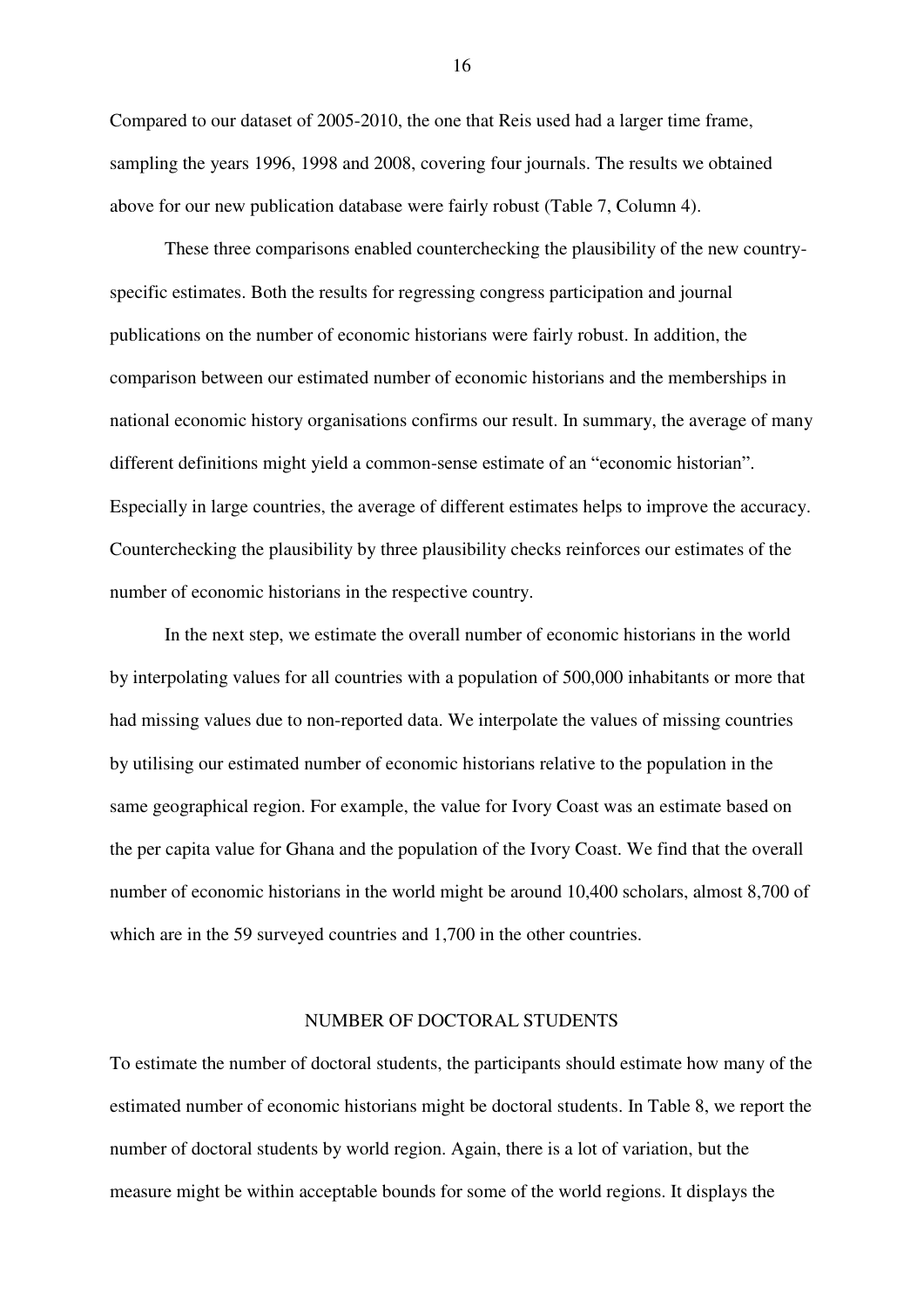expected differences, which we based on qualitative information about doctoral schooling. For example, the share of doctoral students among all economic historians is high in Western Europe, where not all of those students aim at starting an academic career. In the North American system, the pervasive goal of doctoral students is to start an academic career.

#### **CONCLUSION**

In this study, we focused on a number of questions. How many economic historians are there in the world? In which countries or world regions are they concentrated and where are they lacking, perhaps in spite of an otherwise developed university system? Can we explain differences in the number of economic historians who are participating at world congresses, and which determinants encourage or limit publication propensity?

As a result, we found that the overall number of economic historians in the world might be around 10,400.

Breaking the number of economic historians down by country, Japan obtained a high value with an estimated 1,340 economic historians, followed by China (800), the United Kingdom (770) and the United States (675). Astonishingly, high numbers were also reached for Vietnam, Mexico and Turkey. In per capita terms, Sweden occupies the first rank with 20 economic historians per million inhabitants, followed by Uruguay (13.3), and Norway (13.1). Portugal with 11.4, the United Kingdom with 11.3 and Japan with 10.6 occupy positions four to six. There were some noteworthy surprises, such as the cluster of economic historians in Senegal, which could indicate a promising future for economic history in Africa.

Clearly, this estimation procedure does not reveal the impact each nation had on overall knowledge creation, nor on the neighbouring fields of economics and history. For example, US and other economic historians had a large impact on the development of the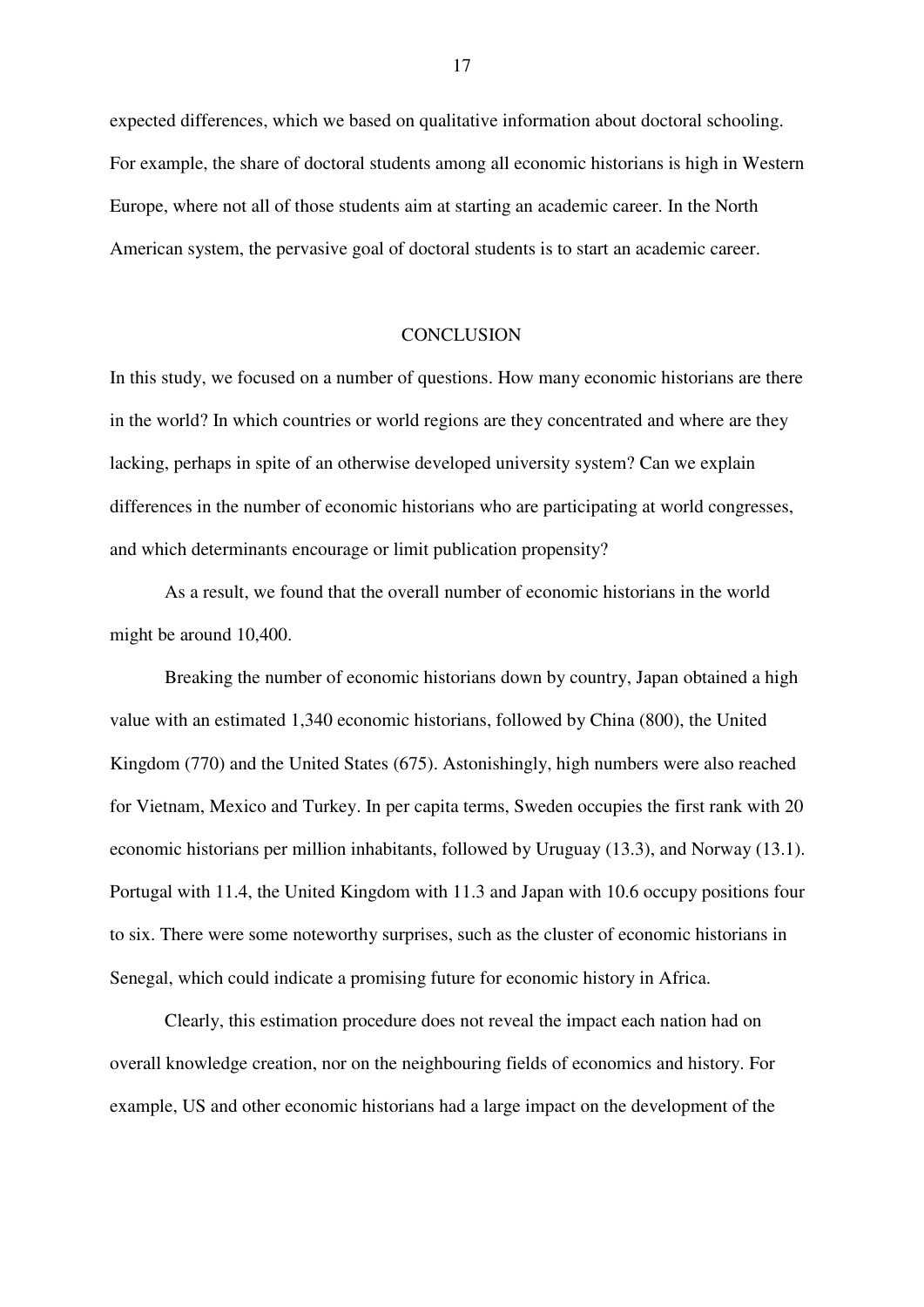discipline due to high productivity or original ideas.<sup>21</sup> But establishing estimates for the number of economic historians is a necessary first step to understand the dynamics of the discipline.

To countercheck our new data on economic historians, we implemented three plausibility checks. First, we fitted a gravity model that explains conference participation in relation to distance, the number of economic historians in the source country, home market effects of the country in which a world congress occurs, and other variables. The data originated from the participation statistics on world congresses over the past 15 years. As expected, distance and the number of economic historians were statistically significant across all regressions. In addition, GDP and English language skills had a significant impact on economic historian numbers.

In another plausibility check, we compared our new estimates with the memberships in national economic history associations. The results of this approach supported our estimated number of economic historians. Economic historians seem to be highly organised by their national organisations.

 Additionally, we implemented a third plausibility check by regressing journal publications by country (or country group) on the new estimates of the number of economic historians and using additional control variables such as the English language or the journals' home country. We collected this dataset from nine economic history journals that were contained in the EconLit database. The results showed that language and location of journals matter. However, even more important for our study was the result that the variable "Number of economic historians" was significant again, even if we restricted the number of cases to 25 country (groups).

<u>.</u>

<sup>&</sup>lt;sup>21</sup> To site another example: Waldenström, "Swedish", criticized the swedish economic history mainstream for focussing very much on national or regional economic history, whereas the share of international comparative work published in inernational journals was quite limited in his view. See also Waldenström, "Reply".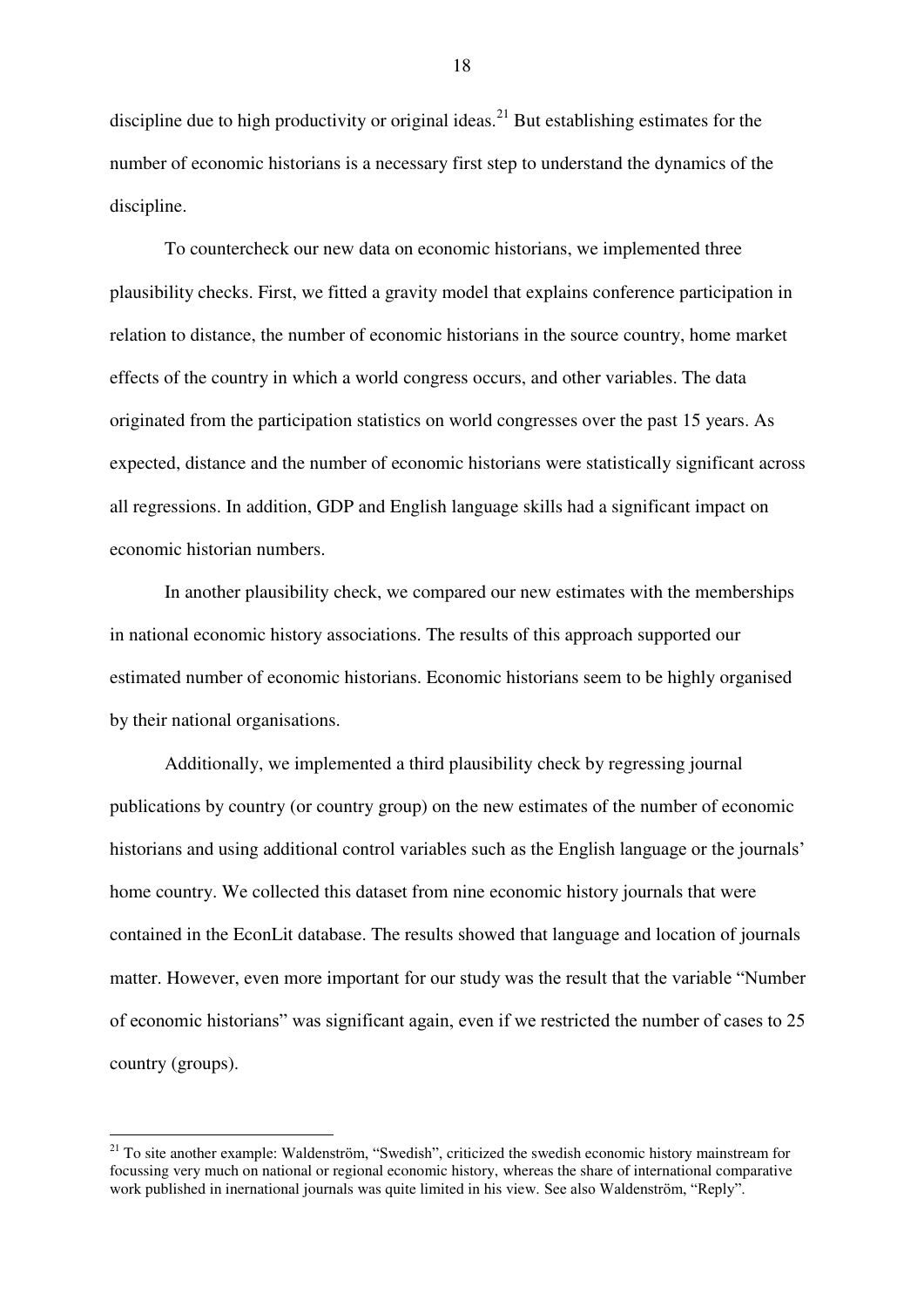Especially these comparisons of different measure allow to overcome the definition problem of what exactly is an economic historian. Moreover, by comparing the participation at international congresses with the number of economic historians, a clearer understanding of the scholarly knowledge generation process of congress participation is possible. The intriguing question about limiting factors of participation (language, travel costs, visa…) is quantified here for the first time. A similar model is created for publications in international journals. For example, this allows to specify how many publications can be expected by, say, a junior economic historian with TOEFL value 70. This knowledge can be important in research evaluation which becomes a part of everyday university life and which is not always performed appropriately.

To forecast the participation at the next World Economic History Congress in Stellenbosch (South Africa) in 2012, we analysed participation statistics on the three world congresses of the last decade, namely those in Buenos Aires 2002, Helsinki 2006 and Utrecht 2009. Our estimated participation number of economic historians at the congress in Stellenbosch suggests that the participation of East Asia will increase. The total number will be around 1064 delegates. Hence, the expected success in Africa will help to spread even more activity on this continent, which had slightly lower numbers in the past.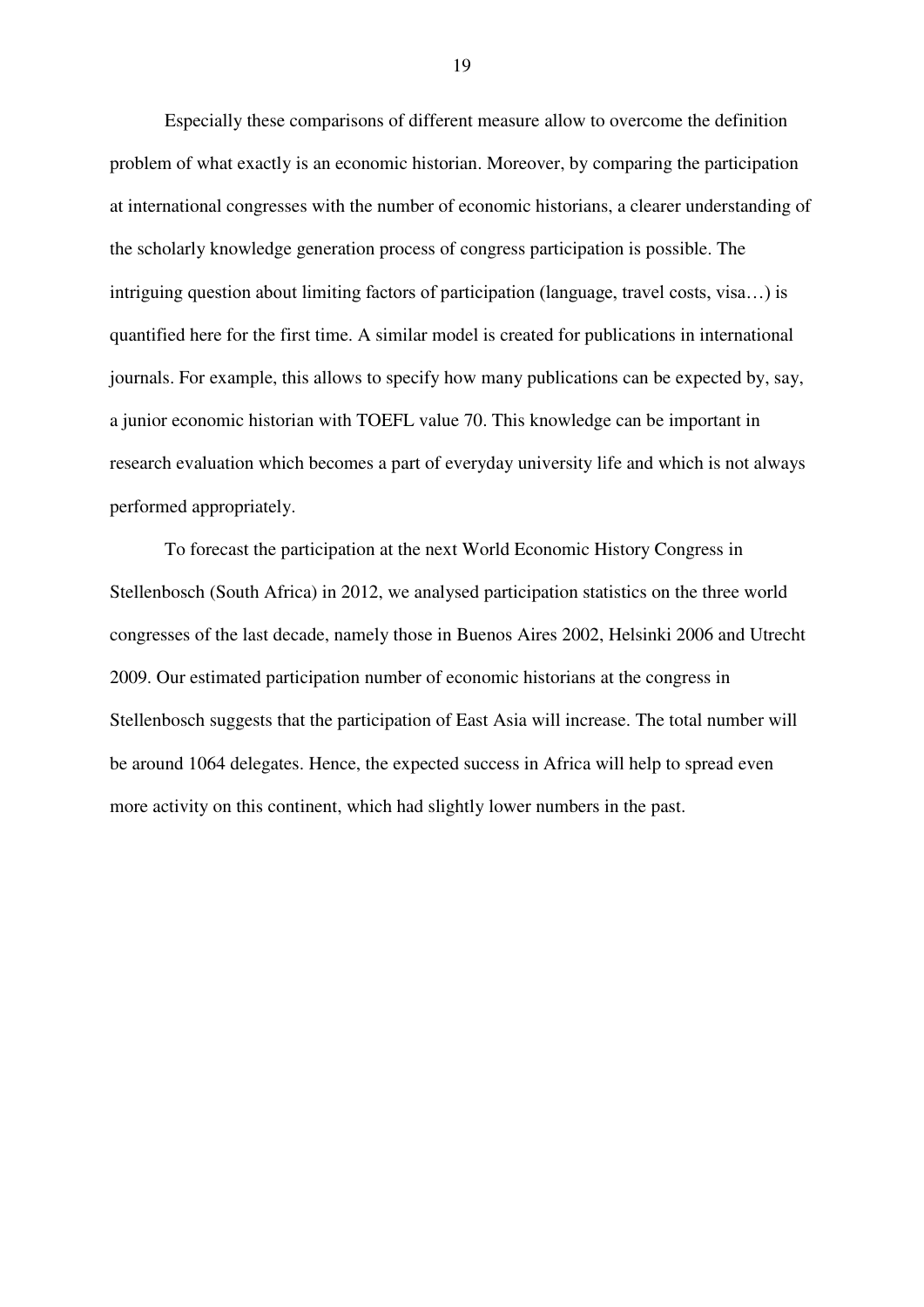#### **REFERENCES**

- Baten, Jörg. "Die Zukunft der kliometrischen Wirtschaftsgeschichte im deutschsprachigen Raum." In: Schulz, G., C. Buchheim, G. Fouquet, R. Gömmel, F.-W. Henning, K. H. Kaufhold, H. Pohl, eds. *Sozial- und Wirtschaftsgeschichte. Arbeitsgebiete-Probleme-Perspektiven*. Stuttgart: Franz Steiner Verlag, 2004: 639-653.
- Bourdieu, Pierre. "Ökonomisches Kapital, kulturelles Kapital, soziales Kapital." In: Kreckel, R. (ed.). *Soziale Ungleichheiten*. Göttingen: Schwartz (1983): 183-198.
- Di Vaio, G., D. Waldenström and J. Weisdorf. "Citation Success: Evidence from Economic History Journal Publications." IFN Working Paper No. 819, 2010.
- Di Vaio, G., J. Weisdorf. "Ranking economic history journals: A citation-based impactadjusted analysis." *Cliometrica* 1, no.4 (2010): 1–17.
- Drukker, J.W..*The revolution that bit its own tail. How economic history changed our ideas on economic growth.* Amsterdam: Aksant, 2006.
- Fishback, Price. "Editors" Notes." *Journal of Economic History* 71, no.1 (2011): 223-232.
- Fox, Mary Frank. "Gender, Environmental Milieu, and Productivity in Science." In: Zuckerman, Harriet (ed.). *The outer circle. Women in the scientific community*. New York: Norton, 1991: 188–204.
- Kalaitzidakis, P., T.P. Mamuneas, T. Stengos. "Rankings of academic journals and institutions in economics." Journal of the European Economic Association 6, no.1 (2003): 134 –1366.
- Liberman, Sofia and Kurt B. Wolf. "The flow of knowledge: Scientific contacts in formal meetings." Social Networks 19 (1997): 271-283.
- Paul, Helen Julia. "Census of economic historians in UK higher education*.*" Glasgow City, GB, Economic History Society, 2008.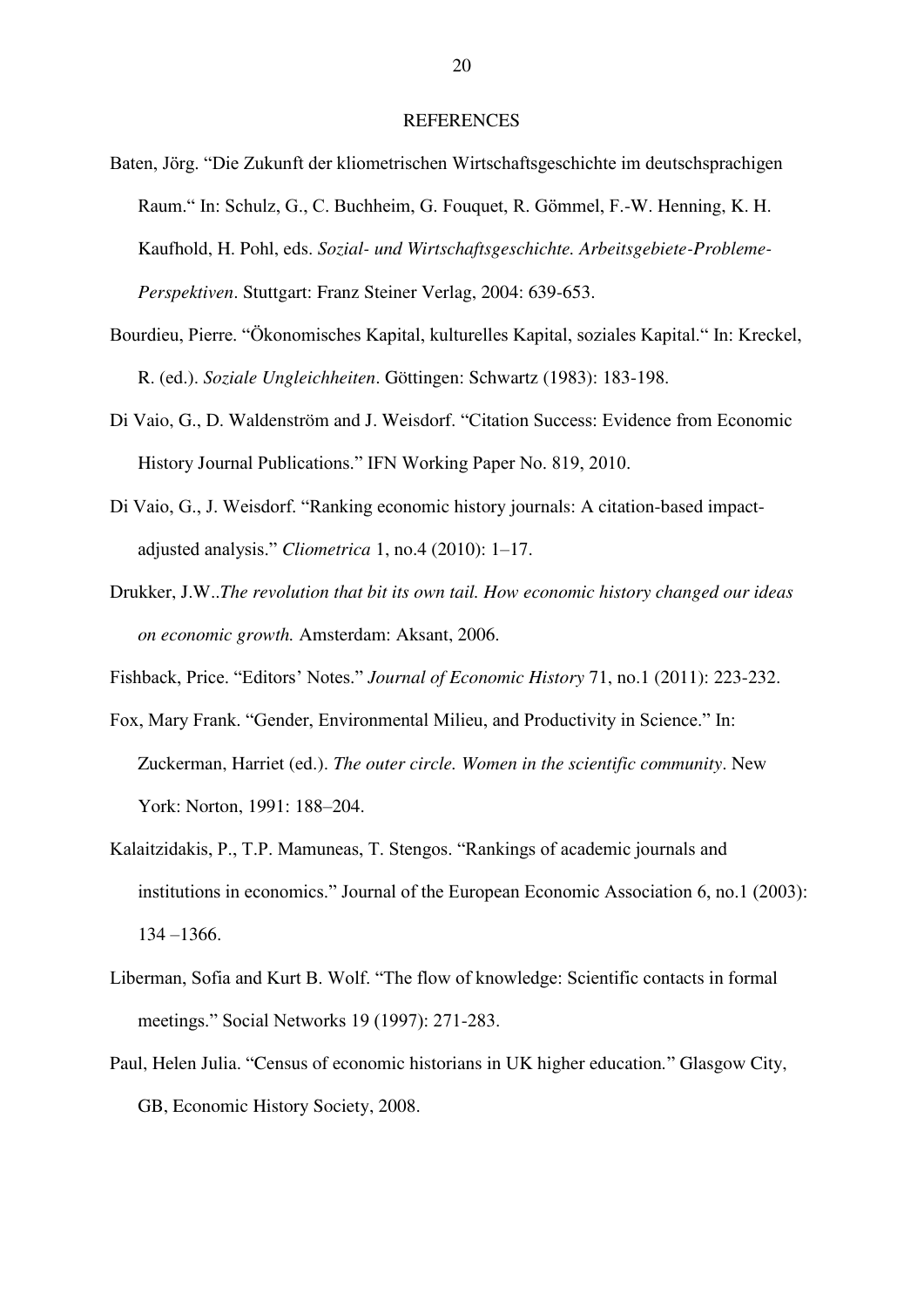- Putnam, Robert D. (1995). ["Bowling Alone: America's Declining Social Capital".](http://xroads.virginia.edu/~HYPER/DETOC/assoc/bowling.html) *Journal of Democracy* 6 (1): 65–78
- Reis, Jaime. **"**The State of Economic History in the World." Presentation on EHES Conference. Geneva, 2009.
- Salaran, Mohammad. "Research Productivity and Social Capital in Australian Higher Education." *Higher Education Quarterly* 64, no.2 (2010): 133-148.
- Waldenström, Daniel. ["Is Swedish Research in Economic History Internationally Integrated?"](http://www.anst.uu.se/danwa175/Research_files/Is%20Swedish%20Research%20in%20Economic%20History%20Internationally%20Integrated%20%282%29.pdf) *[Scandinavian Economic History Review](http://www.anst.uu.se/danwa175/Research_files/Is%20Swedish%20Research%20in%20Economic%20History%20Internationally%20Integrated%20%282%29.pdf)* 53(2) (2005): 50–77.
- Waldenström, Daniel. ["Increased International Integration is a Prerequisite for More and](http://www.anst.uu.se/danwa175/Research_files/Increased%20International%20Integration%20is%20a%20Prerequisite%20for%20More%20and%20Better%20Research%20in%20Economic%20History.pdf)  [Better Research in Economic History: Reply to Knutsen and Sjögren](http://www.anst.uu.se/danwa175/Research_files/Increased%20International%20Integration%20is%20a%20Prerequisite%20for%20More%20and%20Better%20Research%20in%20Economic%20History.pdf)." Scandinavian [Economic History Review 53\(3\) \(2005\): 85](http://www.anst.uu.se/danwa175/Research_files/Increased%20International%20Integration%20is%20a%20Prerequisite%20for%20More%20and%20Better%20Research%20in%20Economic%20History.pdf)–92.
- UNESCO (ed.). *World Social Science Report. Knowledge divides. Summary*. United Nations, 2010.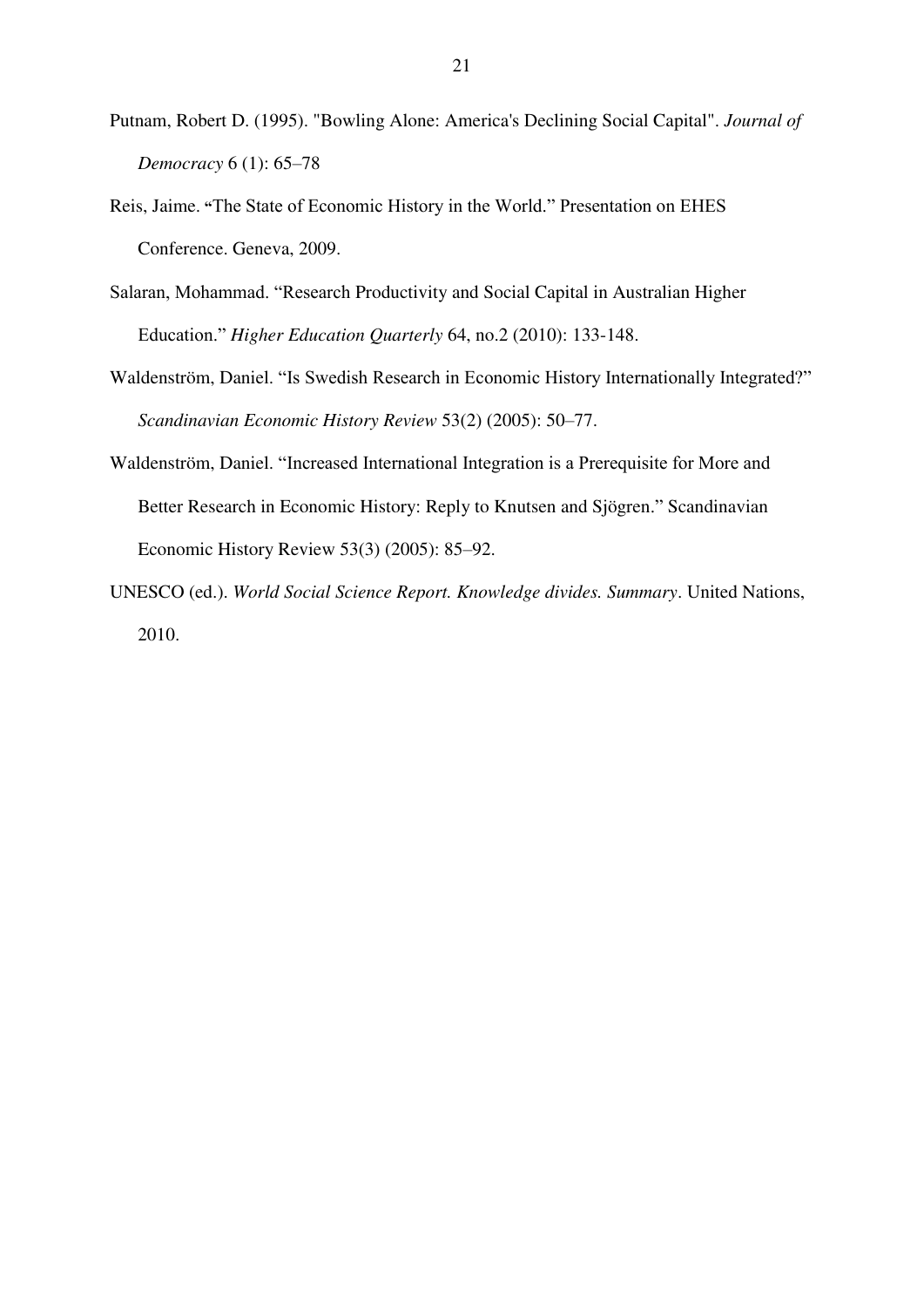|  | Table 1: Coverage of world regions |  |  |
|--|------------------------------------|--|--|
|  |                                    |  |  |

| <b>World Region</b>                 | Coverage   |
|-------------------------------------|------------|
|                                     | in         |
|                                     | percentage |
| East Asia                           | 98         |
| East Europe/Central Asia            | 62         |
| Latin America/Caribbean             | 73         |
| Middle East/North Africa            | 51         |
| North America/Australia/New Zealand | 100        |
| South Asia                          | 77         |
| Southeast Asia                      | 54         |
| Subsaharan Africa                   | 13         |
| Western Europe                      | 100        |
|                                     |            |

Note: Oceania is not included, because we focused only on countries with a population of 500,000 and more in 2010 (Philippians are included in South East Asia)

| Country                   | Number of economic<br>historians | Population (in mio) | Respondents    |
|---------------------------|----------------------------------|---------------------|----------------|
| Japan                     | 1340                             | 128                 | $\overline{5}$ |
| China                     | 800                              | 1346                | 1              |
| <b>United States</b>      | 770                              | 312                 | 5              |
| United Kingdom            | 675                              | 63                  | 4              |
| <b>Russian Federation</b> | 488                              | 143                 | $\overline{c}$ |
| Mexico                    | 350                              | 115                 | $\overline{c}$ |
| India                     | 350                              | 1241                | 1              |
| Spain                     | 346                              | 46                  | 11             |
| Italy                     | 342                              | 61                  | 13             |
| France                    | 336                              | 63                  | $\overline{7}$ |
| Argentina                 | 300                              | 41                  | 1              |
| Germany                   | 210                              | 82                  | 9              |
| Viet Nam                  | 200                              | 88                  | 1              |
| Turkey                    | 200                              | 74                  | 1              |
| Sweden                    | 183                              | 9                   | 6              |
| <b>Brazil</b>             | 160                              | 197                 | $\overline{c}$ |
| Netherlands               | 138                              | 17                  | $\overline{c}$ |
| Portugal                  | 114                              | 11                  | 5              |
| Taiwan                    | 113                              | 23                  | 3              |
| Colombia                  | 100                              | 47                  | 1              |
| Korea (South)             | 100                              | 49                  | 1              |
| Peru                      | 100                              | 29                  | 1              |
| Greece                    | 80                               | 11                  | 4              |
| Hungary                   | 70                               | 10                  | 1              |
| <b>Bulgaria</b>           | 65                               | 8                   | 3              |
| Belgium                   | 60                               | 11                  | 1              |
| Austria                   | 60                               | 8                   | 1              |

Table 2: Ranking of economic historians by country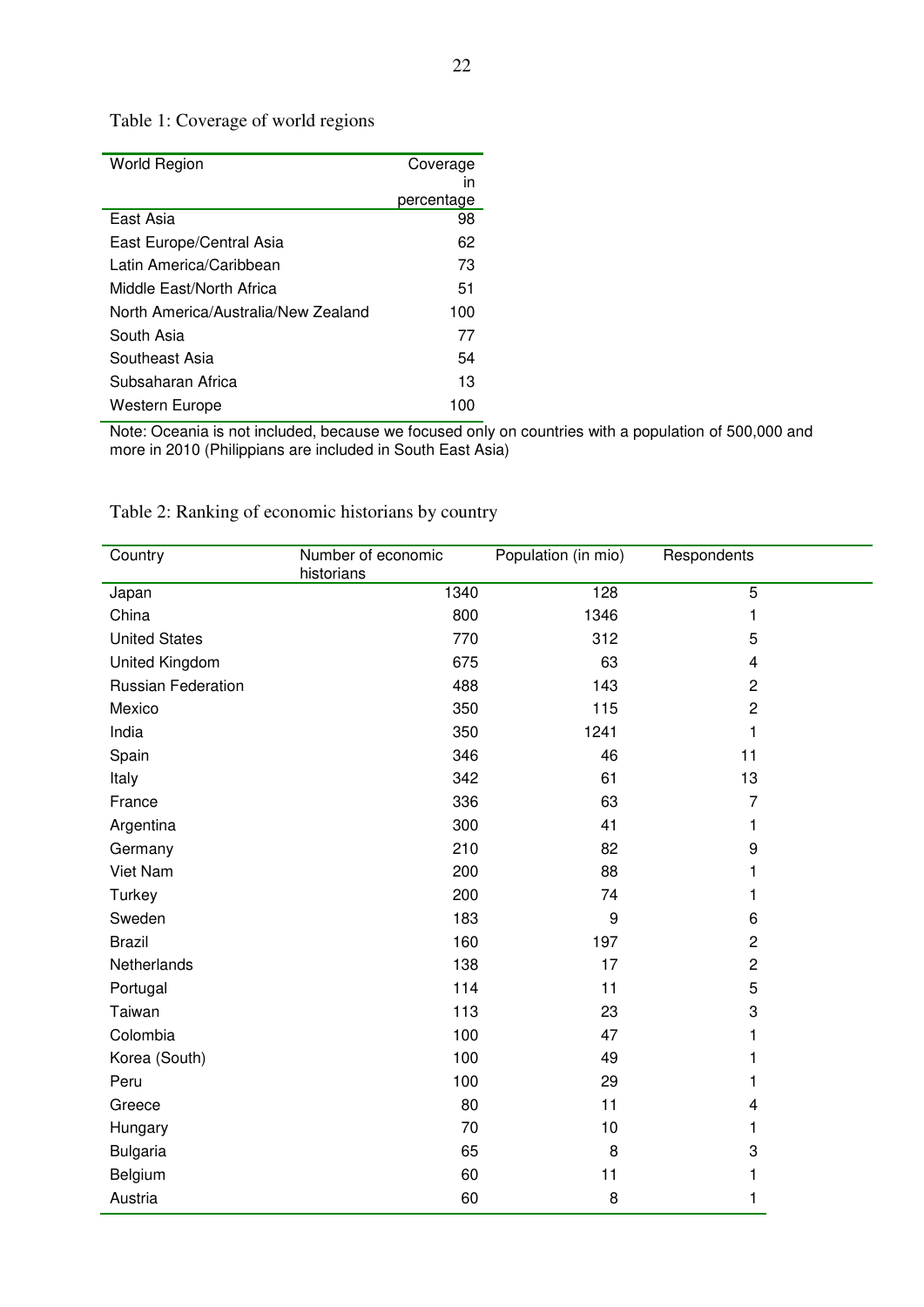| Norway                 | 53   | 5              | 4   |
|------------------------|------|----------------|-----|
| Switzerland            | 52   | 8              | 4   |
| Canada                 | 44   | 35             | 3   |
| Denmark                | 43   | 6              | 4   |
| Finland                | 43   | 5              | 5   |
| Senegal                | 41   | 13             | 1   |
| Cuba                   | 40   | 11             |     |
| Uruguay                | 40   | 3              |     |
| Australia              | 35   | 23             | 2   |
| Chile                  | 33   | 17             | 3   |
| Poland                 | 30   | 38             | 1   |
| Indonesia              | 30   | 238            | 1   |
| South Africa           | 28   | 51             | 3   |
| Egypt                  | 20   | 83             | 1   |
| Israel                 | 18   | 8              | 3   |
| Serbia                 | 15   | 7              |     |
| Slovenia               | 15   | $\overline{c}$ |     |
| New Zealand (Aotearoa) | 15   | 4              |     |
| Ireland                | 11   | 5              | 2   |
| Romania                | 10   | 21             |     |
| <b>Total</b>           | 8666 | 4816           | 137 |

Note: We excluded very few outliers (5), especially if respondents added notes saying: "I really do not know, but maybe around…".

Line "Total" contains 10+ economic historians.

1-10 economic historians in the following countries: Morocco, Bolivia, Estonia, Algeria, Syria, Ghana, Cameroon, Mauritania, Kyrgyzstan, Haiti.

Population data from 2010.

| Country            | Economic historian<br>/ Population | GDP (per capita) | Respondents    |
|--------------------|------------------------------------|------------------|----------------|
| Sweden             | 20.4                               | 20442            | 6              |
| Uruguay            | 13.3                               | 7708             |                |
| United Kingdom     | 10.7                               | 19972            | 4              |
| Japan              | 10.5                               | 20876            | 5              |
| Norway             | 10.5                               | 24471            | 4              |
| Portugal           | 10.4                               | 14126            | 5              |
| Finland            | 8.5                                | 20290            | 5              |
| <b>Bulgaria</b>    | 8.1                                | 5505             | 3              |
| <b>Netherlands</b> | 8.1                                | 21656            | $\overline{c}$ |
| Slovenia           | 7.5                                | 13650            |                |
| Austria            | 7.5                                | 20161            |                |
| Spain              | 7.5                                | 15464            | 11             |
| Argentina          | 7.3                                | 8340             |                |
| Greece             | 7.3                                | 12277            | 4              |
| Denmark            | 7.1                                | 23086            | 4              |

Table 3: Economic historians relative to population by country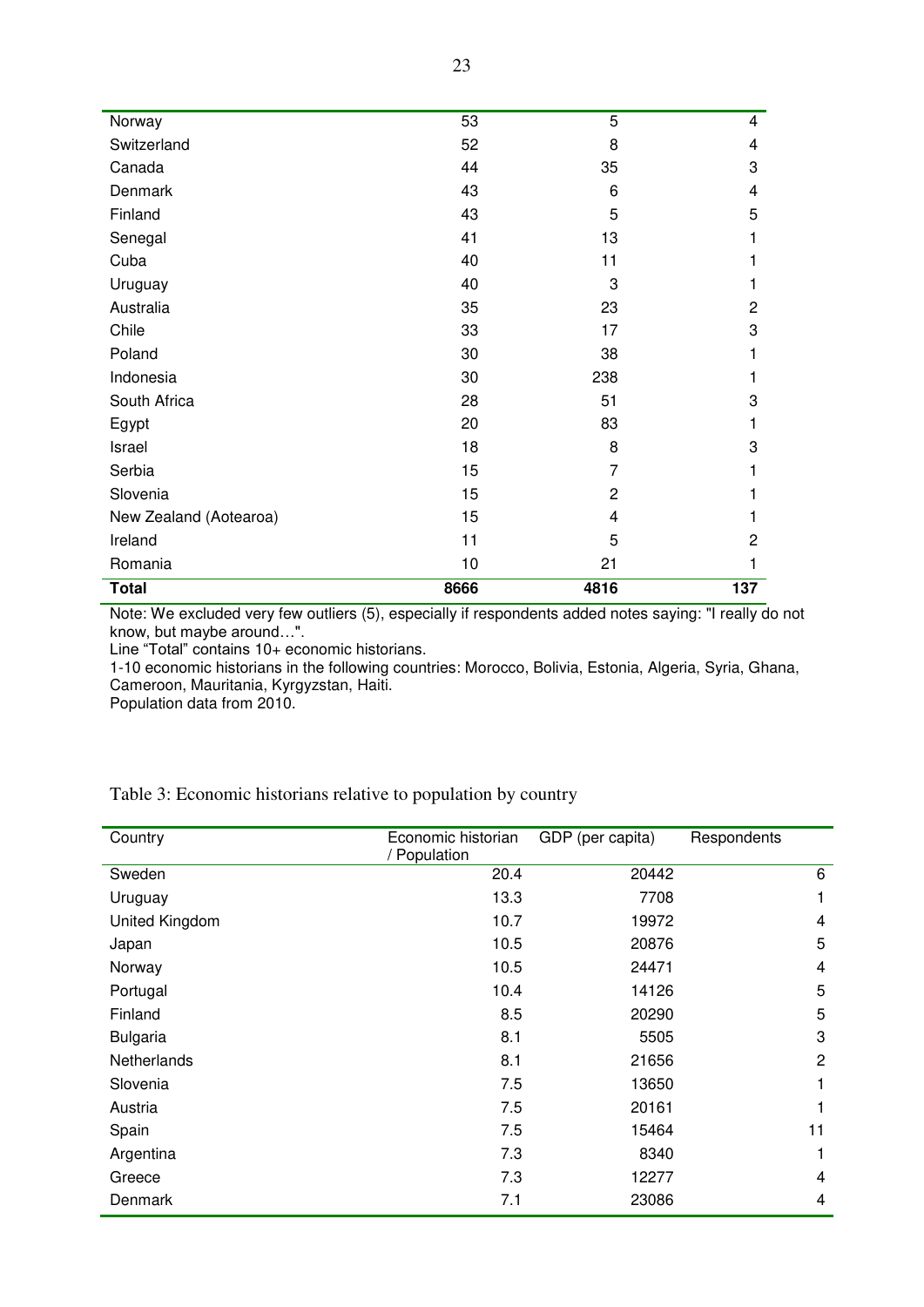| Hungary                   | $\overline{7}$   | 7286  | $\mathbf{1}$            |
|---------------------------|------------------|-------|-------------------------|
| Switzerland               | 6.5              | 22144 | $\overline{\mathbf{4}}$ |
| Estonia                   | 6                | 11495 | 3                       |
| Italy                     | 5.6              | 18890 | 13                      |
| Belgium                   | 5.5              | 20833 | 1                       |
| France                    | 5.3              | 20950 | $\overline{7}$          |
| Taiwan                    | 4.9              | 16428 | 3                       |
| New Zealand (Aotearoa)    | 3.8              | 16064 | 1                       |
| Cuba                      | 3.6              | 2445  | 1                       |
| <b>Russian Federation</b> | 3.4              | 5428  | $\overline{c}$          |
| Peru                      | 3.4              | 3658  | 1                       |
| Senegal                   | 3.2              | 1454  | 1                       |
| Mexico                    | $\boldsymbol{3}$ | 7154  | $\overline{c}$          |
| Turkey                    | 2.7              | 6274  | 1                       |
| Germany                   | 2.6              | 18636 | 9                       |
| <b>United States</b>      | 2.5              | 28039 | 5                       |
| Israel                    | 2.3              | 15733 | 3                       |
| Viet Nam                  | 2.3              | 1820  | 1                       |
| Ireland                   | 2.2              | 22015 | $\overline{c}$          |
| Serbia                    | 2.1              | 2354  | 1                       |
| Colombia                  | 2.1              | 5091  | 1                       |
| Chile                     | $\overline{c}$   | 9921  | 3                       |
| Korea (South)             | $\sqrt{2}$       | 14508 | 1                       |
| Australia                 | 1.5              | 21712 | $\overline{c}$          |
| Canada                    | 1.3              | 22250 | 3                       |
|                           |                  |       |                         |

1-10 economic historians in the following countries (0.1-0.8 economic historians per million inhabitants): Bolivia, Brazil, Poland, China, Romania, South Africa, Mauritania, India, Cameroon, Morocco, Kyrgyzstan, Ghana, Egypt, Syria, Indonesia, Algeria.

Note: GDP data from 2000

l,

## Table 4: Participation in world congresses 2002-9 and forecast for 2012

| Country (group)          | <b>Buenos Aires</b> | Helsinki | Utrecht        | Stellenbosch* |
|--------------------------|---------------------|----------|----------------|---------------|
|                          | 2002                | 2006     | 2009           | 2012          |
| South Africa             | 8                   | 6        | 9              | 84            |
| Africa others            |                     | 3        | $\overline{c}$ | $\Omega$      |
| China                    |                     | 4        | 23             | 53            |
| India                    | 12                  | 9        | 10             | 9             |
| Japan                    | 19                  | 55       | 78             | 54            |
| Asia others              | 14                  | 31       | 13             | 37            |
| Russia                   | 12                  | 30       | 17             | 39            |
| Eastern Europe others    |                     | 48       | 50             | 16            |
| Austria / Switzerland    | 10                  | 37       | 36             | 37            |
| Belgium                  | 14                  | 40       | 26             | 32            |
| Finland                  |                     | 157      |                |               |
| France                   | 25                  | 71       | 88             | 55            |
| Germany                  | 25                  | 71       | 52             | 42            |
| Greece / Turkey / Israel |                     | 18       | 24             | 42            |
| Italy                    | 40                  | 60       | 63             | 55            |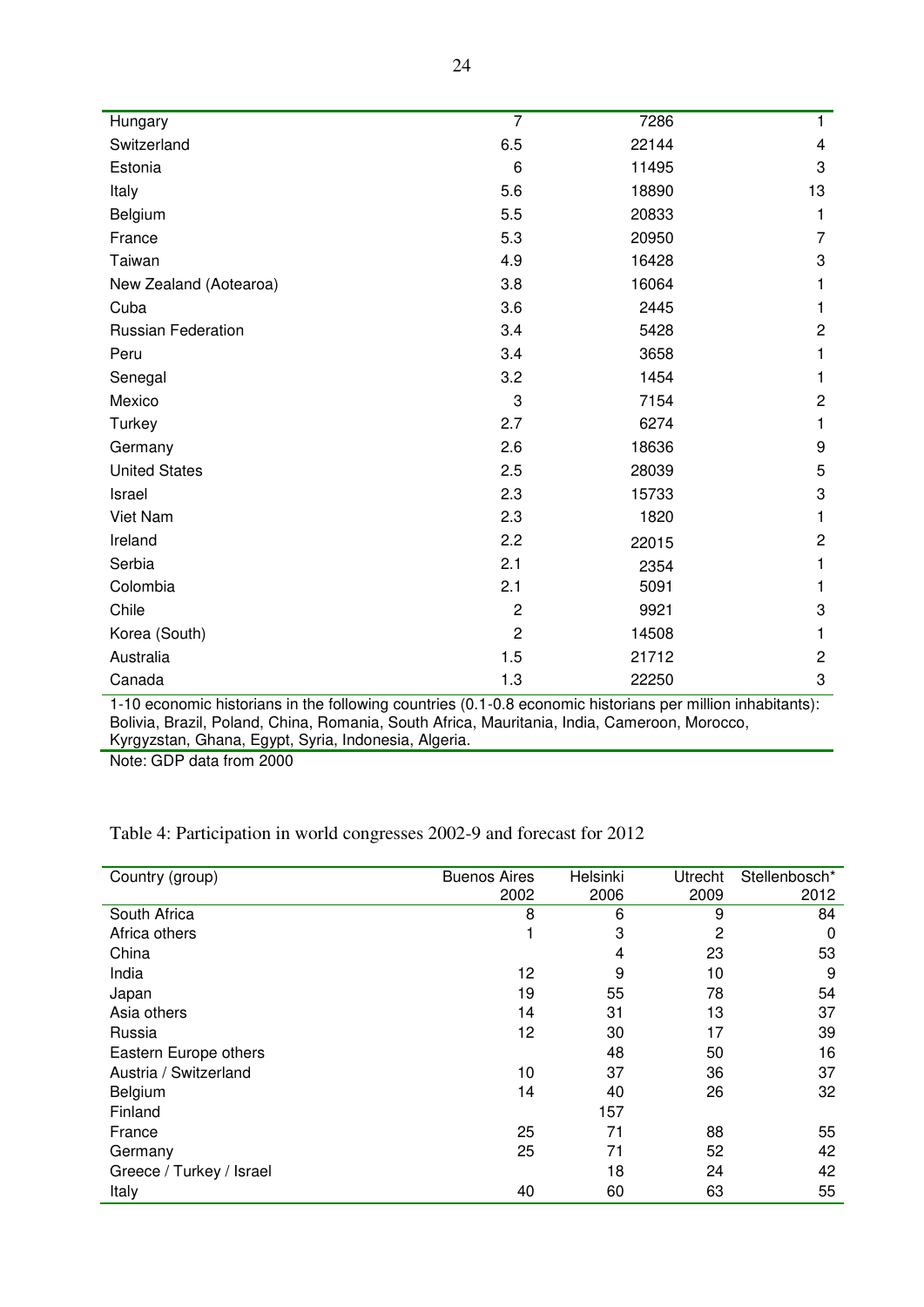| Scandinavia             | 38       |      | 108  | 54   |
|-------------------------|----------|------|------|------|
| Scandinavia others      |          | 121  |      |      |
| Spain / Portugal        | 35       | 108  | 119  | 57   |
| The Netherlands         | 20       | 44   | 94   | 39   |
| UK / Ireland            | 42       | 136  | 145  | 82   |
| Argentina               | 113      | 18   | 14   | 37   |
| Brazil                  | 24       | 13   | 12   | 18   |
| Mexico                  | 31       | 24   | 9    | 31   |
| Latin America others    | $\Omega$ | 11   | 26   | 14   |
| Canada                  | 26       | 27   | 25   | 29   |
| <b>USA</b>              | 109      | 131  | 124  | 93   |
| Australia / New Zealand | 19       | 19   | 13   | 28   |
| Unknown                 | 75       | 0    | 31   | 35   |
| <b>Total</b>            | 712      | 1292 | 1211 | 1064 |

Notes: \*Stellenbosch 2012 is the average of the previous 3 unknown figures

The fact that there were 8 South Africans was constructed from the academic program

The high participation rate of Finland in 2006 includes not only economic historians, but also all historians and economists who participated.

A forecast based on our model, see text.

Sources: Buenos Aires: Internet PowerPoint-Presentation, congress website

Helsinki: Excel sheet sent by Riitta Hjerppe, thanks for that

Utrecht: Excel sheet sent by Jessica Dijkman, thanks for that

All figures exclude accompanying persons. The country groups were different in the cases of the Buenos Aires and the Utrecht congress, the previously mentioned "other Europe", and the latter distinguished between East and West Europe. The former also had an "other countries in the world category", which is why the "unknown" category in Table 4 is a bit larger. Also the arrangement "Greece/Turkey/Israel" was given by the world congress statistics, country specific numbers were not available.

The predicted value for "Africa others" in 2012 is actually -11, but we report a 0, because participation cannot be negative.

Asia others in 2002 includes China, Scandinavia in 2002 is only Finland and Sweden. Unknown 2012 is the average of the previous 3 unknown figures. The fact that there were 8 South Africans in Buenos Aires was constructed from the academic program.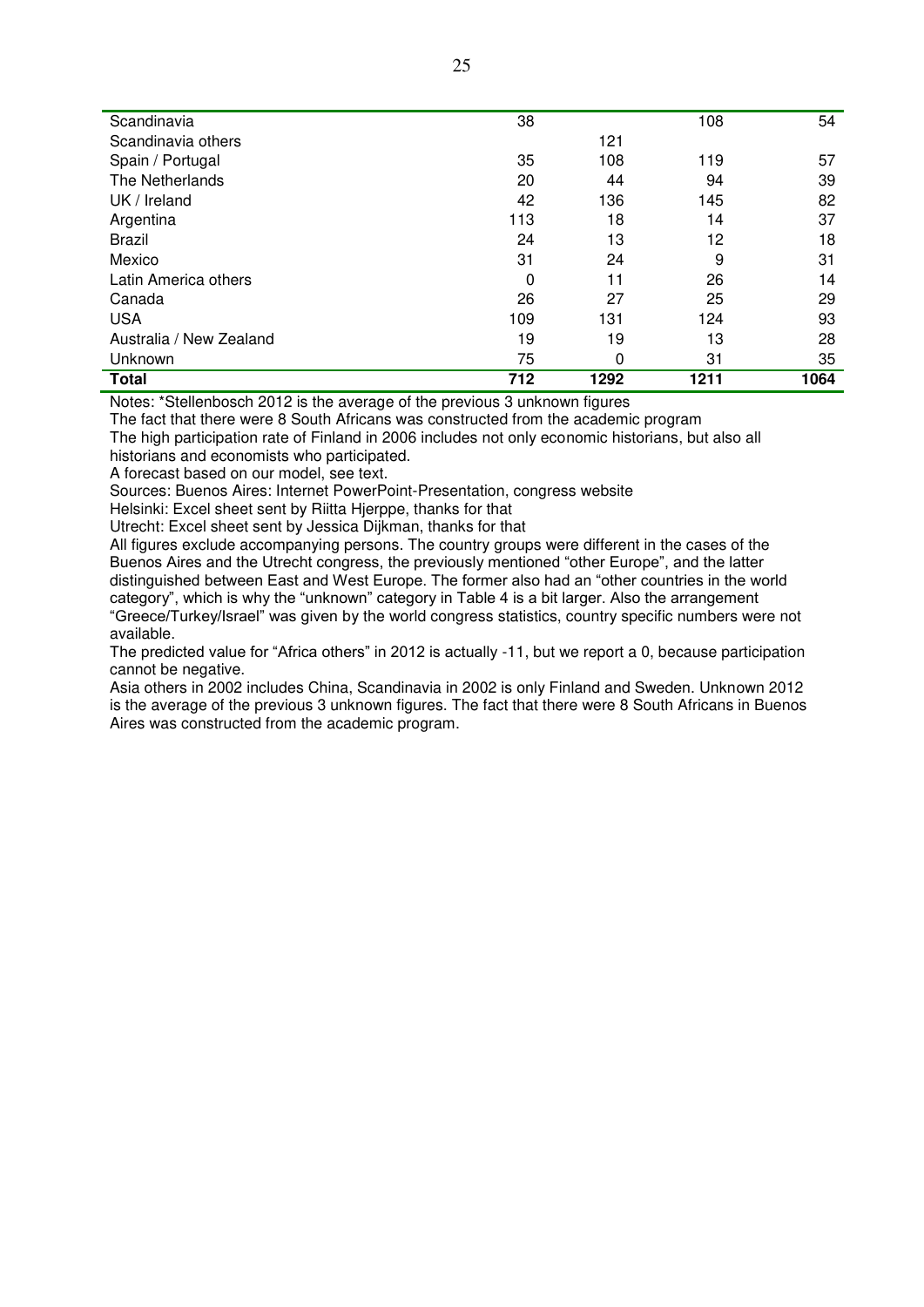|                           | 1                      | 2                      | 3                      | 4                      | 5                      |
|---------------------------|------------------------|------------------------|------------------------|------------------------|------------------------|
| Number of ec.hist.        | 5.97***<br>(0.002)     | $8.27***$<br>(0.000)   | $6.11***$<br>(0.003)   | $6.05***$<br>(0.010)   | $8.80***$<br>(0.000)   |
| Distance (logs)           | $-17.77***$<br>(0.000) | $-12.81***$<br>(0.001) | $-14.16***$<br>(0.001) | $-10.27**$<br>(0.017)  | $-13.20***$<br>(0.009) |
| Home market               | 24.93<br>(0.258)       | 33.39<br>(0.129)       | 25.89<br>(0.289)       | 32.89<br>(0.214)       | 33.57<br>(0.233)       |
| GDP/capita (logs)         |                        | 15.35***<br>(0.001)    | $9.98*$<br>(0.054)     | $10.33*$<br>(0.076)    | 19.58***<br>(0.000)    |
| TOEFL (low)               |                        | $-68.74***$<br>(0.006) |                        |                        |                        |
| TOEFL (medium)            |                        | 1.97<br>(0.850)        |                        |                        |                        |
| English                   | 32.60***<br>(0.010)    | 19.33***<br>(0.005)    | 23.09**<br>(0.042)     |                        |                        |
| <b>TOEFL</b>              |                        |                        | 0.57<br>(0.369)        | 0.76<br>(0.277)        |                        |
| Visa requirements         |                        |                        |                        | $-9.37$<br>(0.200)     |                        |
| Year                      |                        |                        |                        | 0.86<br>(0.328)        |                        |
| Countries fixed effects   | No                     | No                     | No                     | No                     | Yes                    |
| Constant                  | 161.31***<br>(0.000)   | $-24.78$<br>(0.650)    | $-9.70$<br>(0.889)     | $-1,788.54$<br>(0.325) | $-30.26$<br>(0.686)    |
| Observations<br>R-squared | 71<br>0.58             | 71<br>0.70             | 71<br>0.64             | 71<br>0.60             | 73<br>0.89             |

Table 5: Panel Regressions: Determinants of world congress participation

Notes: Number of economic historians was divided by 100 for expository purposes.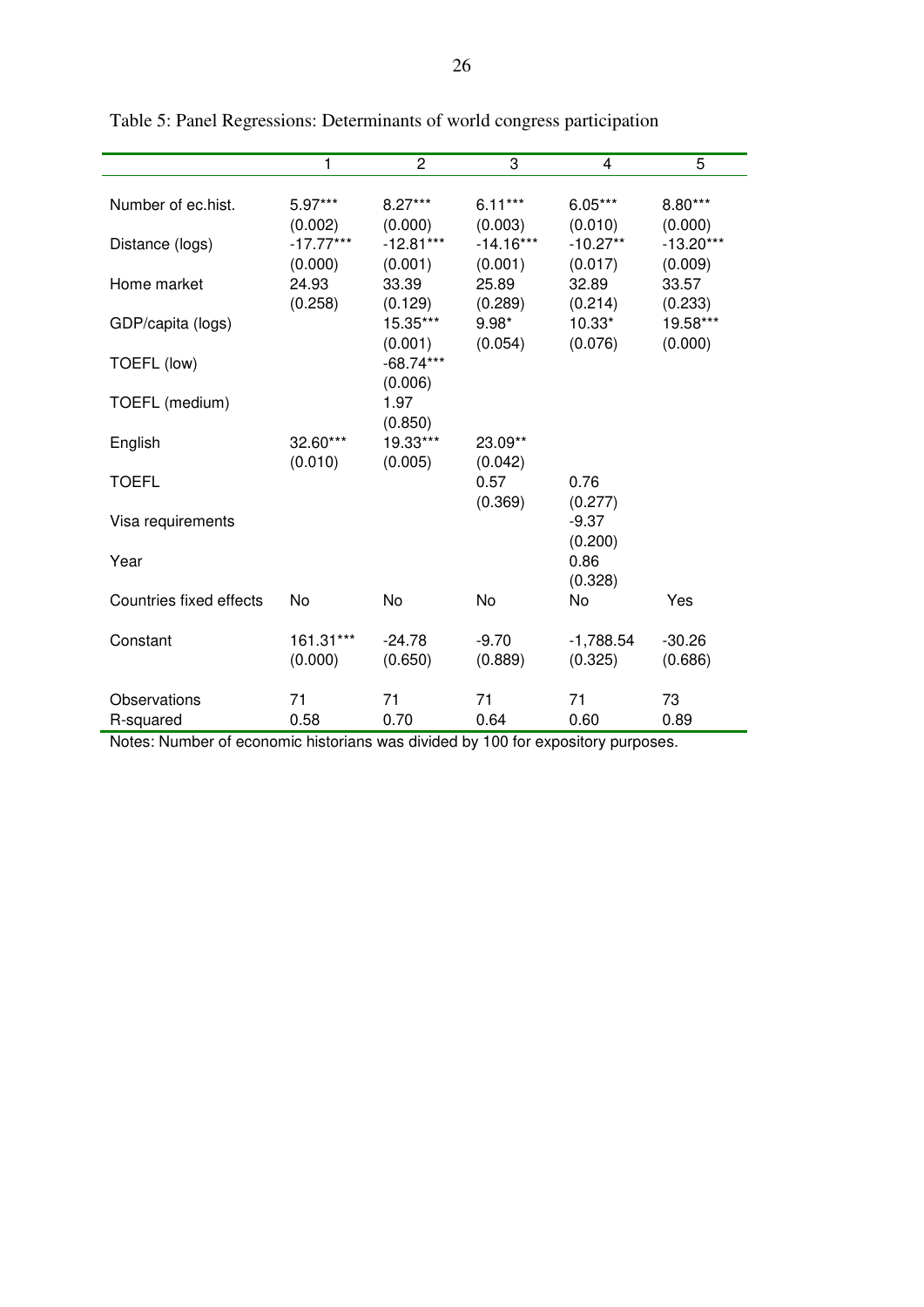Table 6: Residuals of congress participation, after controlling for distance, number of

economic historians and other variables of Table 5 (specification 2).

| Country                  | Residual |
|--------------------------|----------|
| Spain / Portugal         | 34.3     |
| Scandinavia              | 22.7     |
| Eastern Europe others    | 22.2     |
| Africa others            | 20.8     |
| USA                      | 19.2     |
| Argentina                | 6.5      |
| <b>Brazil</b>            | 6.4      |
| India                    | 5.3      |
| France                   | 3.6      |
| UK / Ireland             | 3.5      |
| Italy                    | 3.0      |
| Latin America others     | 1.7      |
| Japan                    | 0.0      |
| South Africa             | $-0.6$   |
| Germany                  | $-1.0$   |
| Mexico                   | $-2.7$   |
| The Netherlands          | $-8.5$   |
| Asia others              | $-9.6$   |
| Austria / Switzerland    | $-9.6$   |
| Australia / New Zealand  | $-9.9$   |
| Canada                   | $-12.2$  |
| Belgium                  | $-12.6$  |
| Greece / Turkey / Israel | $-21.6$  |
| Russia                   | $-25.4$  |
| China                    | $-41.6$  |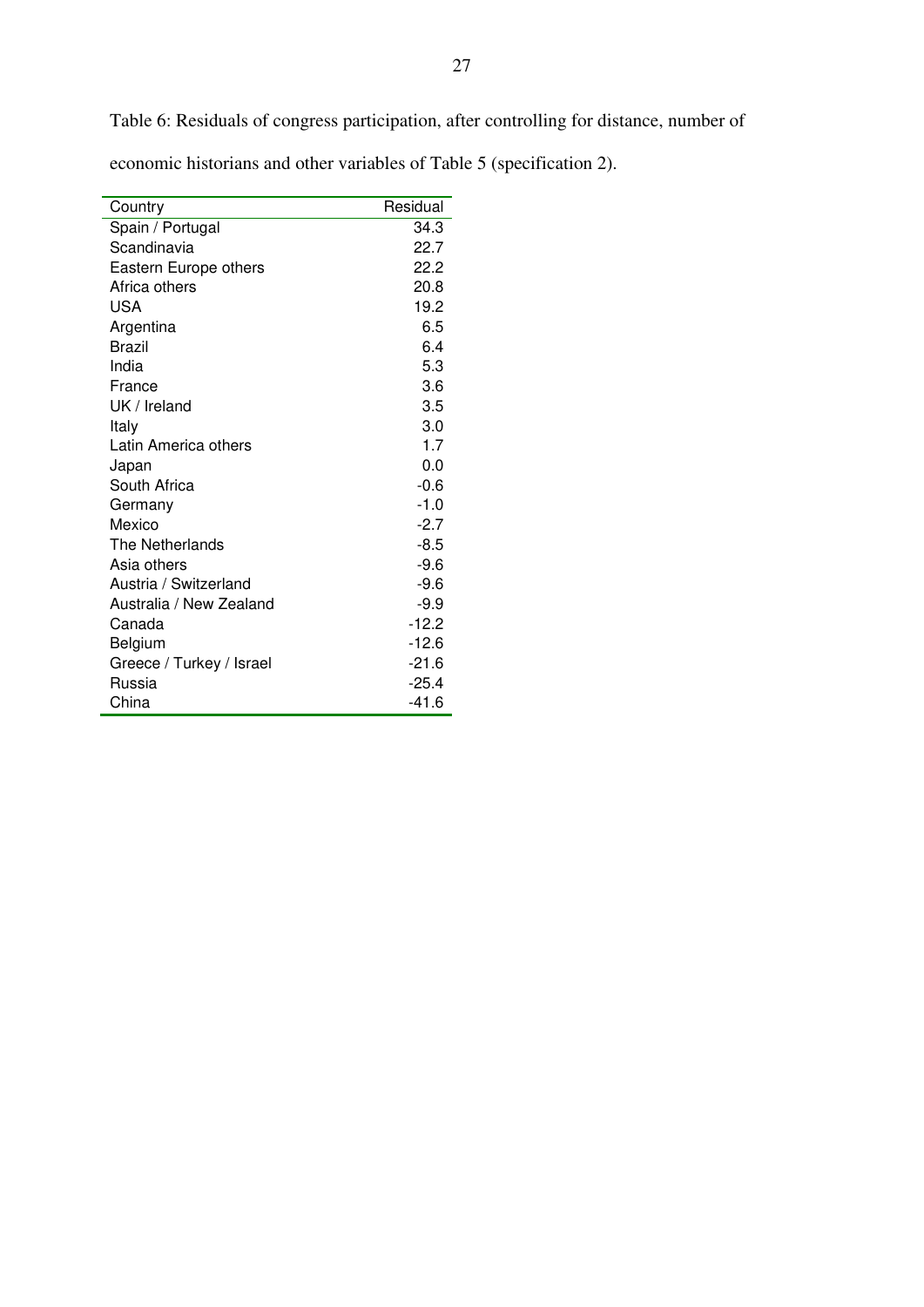|                               |            | 2          | 3                |
|-------------------------------|------------|------------|------------------|
| Sample                        | New        | <b>New</b> | Reis             |
| Years                         | 2005-10    | 2005-10    | 1996, 1998, 2008 |
| Number of economic historians | 16.62**    | 12.90*     | $4.94*$          |
|                               | (0.038)    | (0.058)    | (0.057)          |
| <b>TOEFL</b>                  | $3.47*$    | 2.24       | 0.86             |
|                               | (0.075)    | (0.211)    | (0.168)          |
| English                       | 121.06**   | 97.82**    | 38.37**          |
|                               | (0.025)    | (0.040)    | (0.021)          |
| Journal home                  |            | 67.61**    |                  |
|                               |            | (0.038)    |                  |
| Constant                      | $-337.39*$ | $-231.32$  | -89.70           |
|                               | (0.071)    | (0.172)    | (0.140)          |
| Observations                  | 25         | 25         | 25               |
| R-squared                     | 0.57       | 0.66       | 0.58             |

Table 7: Regressions: Determinants of publication number by countries

Notes: Number of economic historians was divided by 100 for expository purposes. Journals: Australian Economic History Review, Economic Histoy Review, European Review of Economic History, Explorations in Economic History, Indian Economic and Social History Review, Journal of Economic History, Revista de Historia Economica, Rivista di Storia Economica, Scandinavian Economic History Review.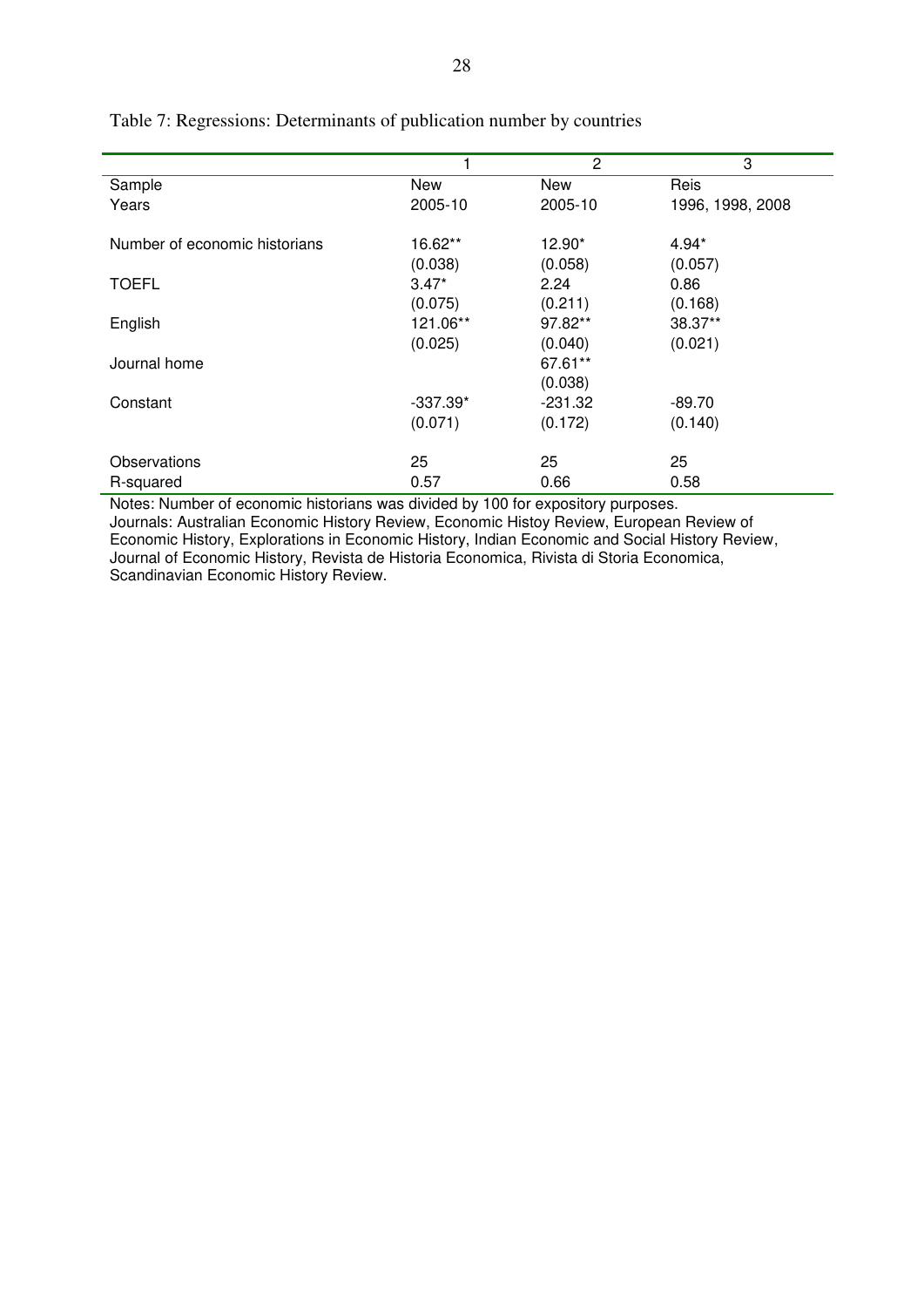| <b>World Region</b>  | Number of  | Number of | Doctoral students |
|----------------------|------------|-----------|-------------------|
|                      | economic   | doctoral  | per economic      |
|                      | historians | students  | historian         |
| East Asia            | 2108       | 245       | 0.12              |
| East.Eur./Cntr. Asia | 591        | 94        | 0.16              |
| Latin America/ Car.  | 1094       | n.a.      | n.a.              |
| Mid.East/N. Afr.     | 249        | n.a.      | n.a.              |
| North America/Au/Nz  | 769        | 95        | 0.12              |
| South Asia           | 275        | 75        | 0.27              |
| South East Asia      | 225        | n.a.      | n.a.              |
| Subsaharan Africa    | 76         | n.a.      | n.a.              |
| Western Eur.         | 2033       | 711       | 0.35              |

Table 8: Number of doctoral students by world region

Notes: Column 1 excludes doctoral students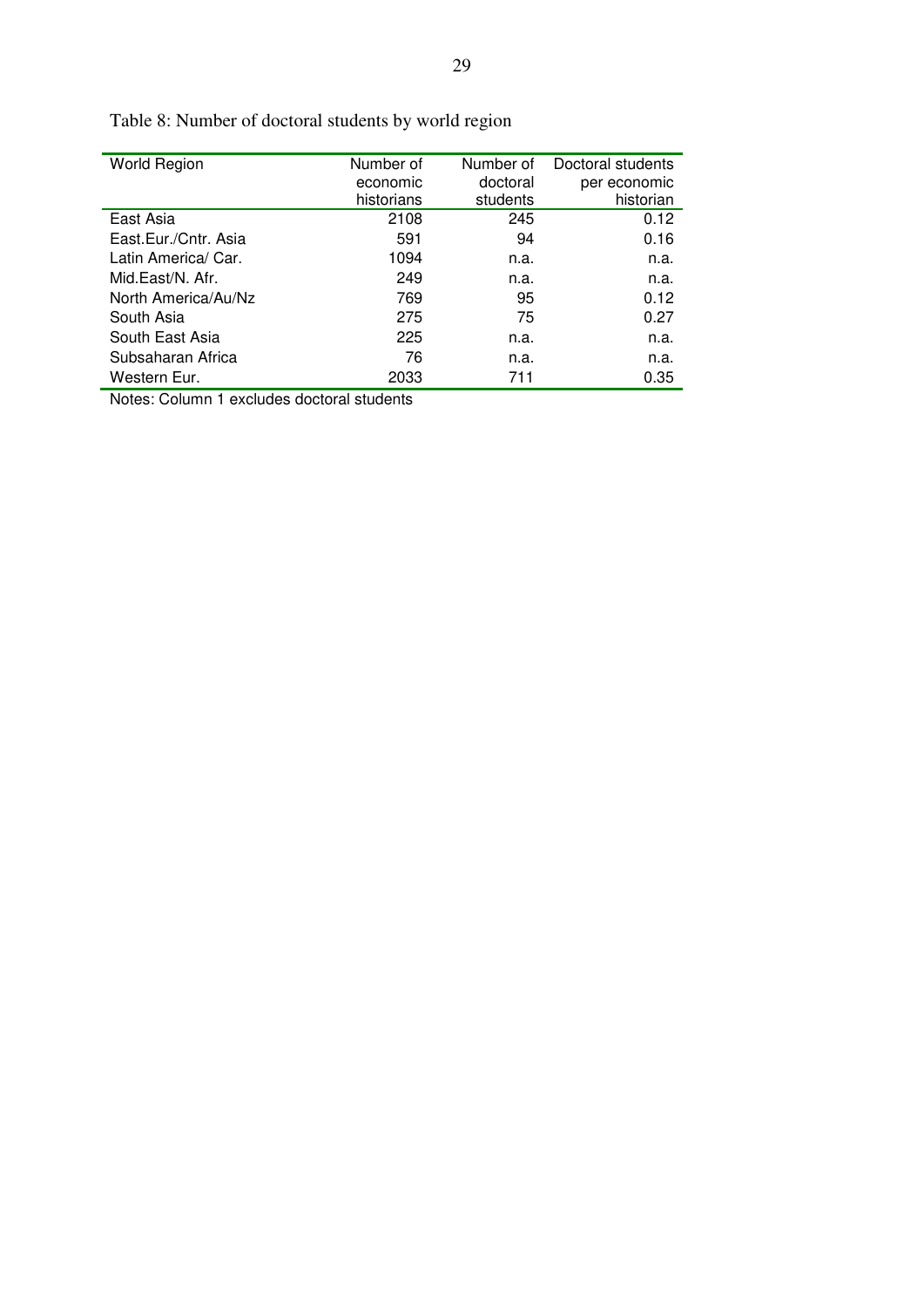

Figure 1: Are economic historians a luxury product?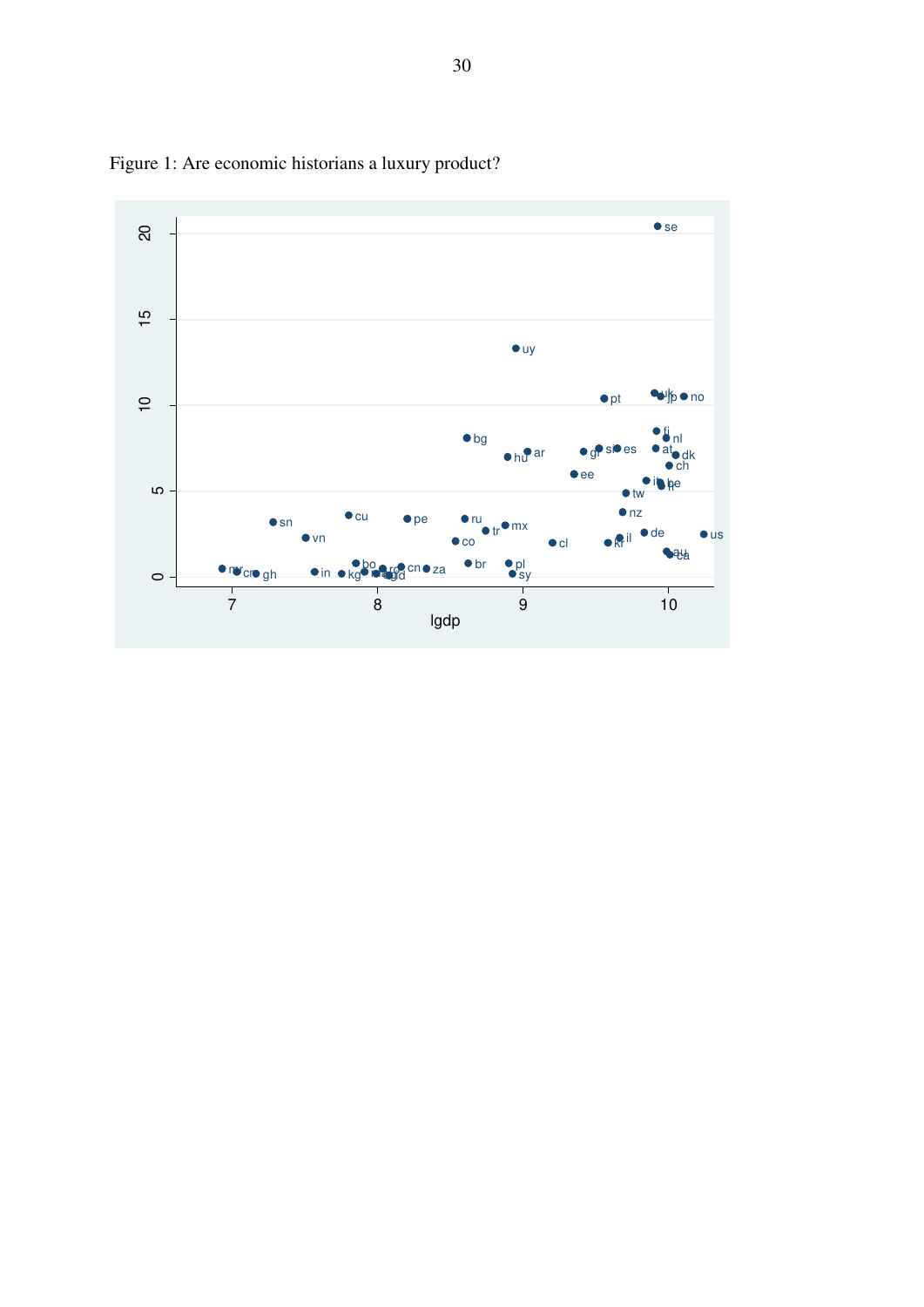Figure 2: Comparison: number of economic historians and memberships in national organizations



Organizations: Associação Brasileira de Pesquisadores em História Econômica (Brazil), The Japan National Committee for Economic History (Japan), Association Française d'Histoire Économique (France), Portuguese Association of Economic and Social History (Portugal), Asociación Española de Historia Económica (Spain), Canadian Network for Economic History (Canada), Societa italiana degli storici dell'economia (Italy), Gesellschaft für Sozial- und Wirtschaftsgeschichte (Germany), Economic History Association (United States), N.W. Posthumus Instituut (Netherlands), Greek Economic History Association (Greece).

Notes: noeh = number of economic historians; nomem = number of members in national organizations.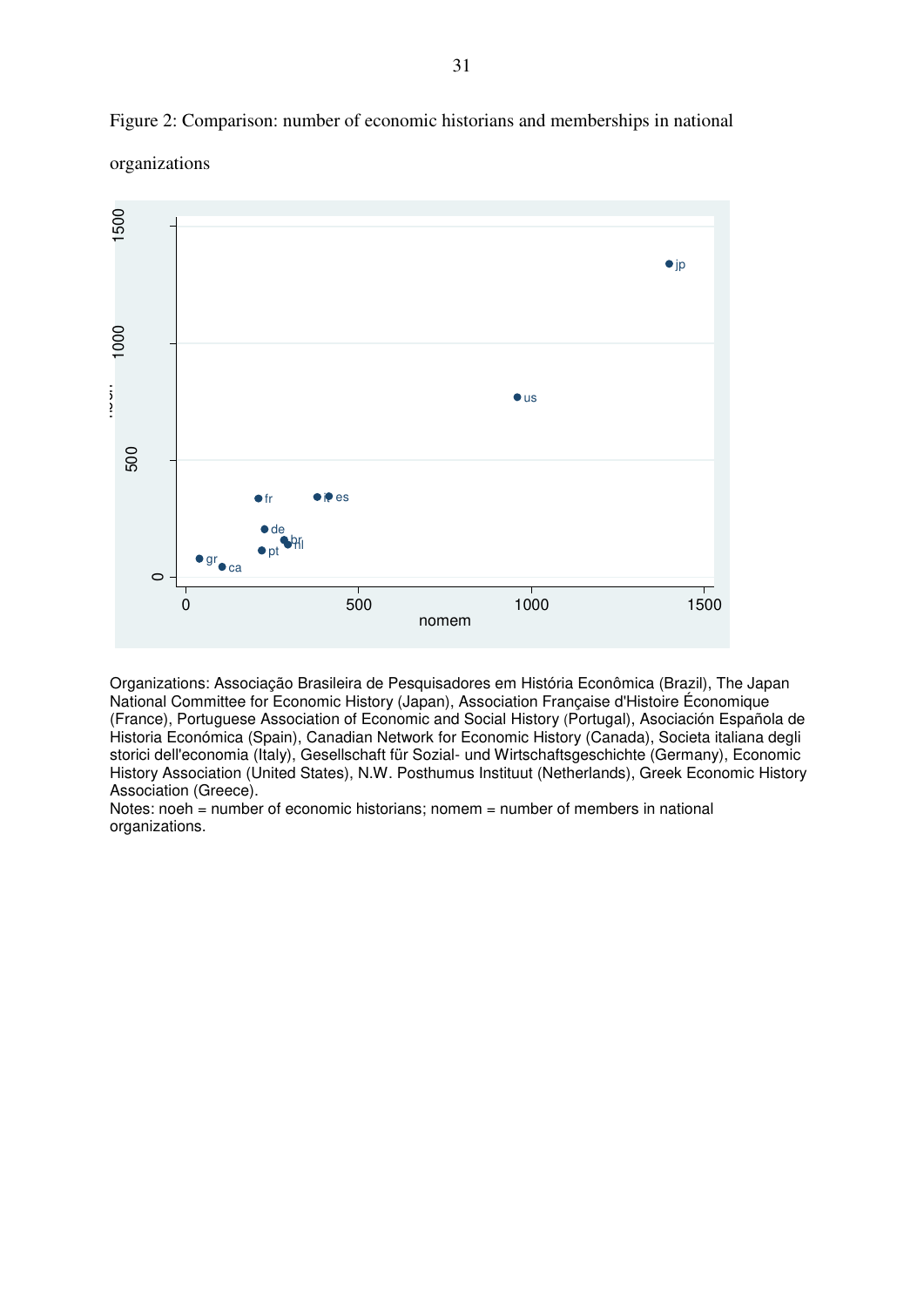## **Appendix A: Questionnaire**

The International Economic History Association would like to learn more about the situation of economic history in your country, and about your own views, hence you would do us a great favour answering the following questions. Please feel free to answer only questions 1 and 2, if you are very busy, this will not take you more than 1 minute. Answering all 8 questions might take 3 minutes. All answers will be treated completely anonymously, and all data will be deleted after the analysis.

## **On economic history in your country**

8. In which country are you working as an economic historian?

2. Can you give a rough estimate of the number of economic historians working in your country, including historians and economists with strong interests in this field? Please include doctoral students, professors, and other scholarly staff (permanent and temporary). If a country-wide estimate might be too difficult, please estimate the number for your university (please specify to what you refer).

3. How many of those might be doctoral students?

4. Can you give a rough estimate about how many students below the doctoral student level (Bachelor, Master and similar; students of all fields) are taking at least one course in economic history presently in your country? Again, if a country-wide estimate might be too difficult, please estimate the number for your university (please specify to what you refer).

## **On the IEHA and its world congress**

5. Which topics should be on the agenda of the 2012 world congress (max. 3)

6. Do you have suggestions what the International Economic History Association should do to promote economic history in your country, or to improve international contacts and cooperation?

## **On yourself**

7. Do you consider your own preferred style of economic history to be closer to economics or history? Or exactly in the middle? Or are you mainly sociologist, political scientist or other?

8. May we ask for your age?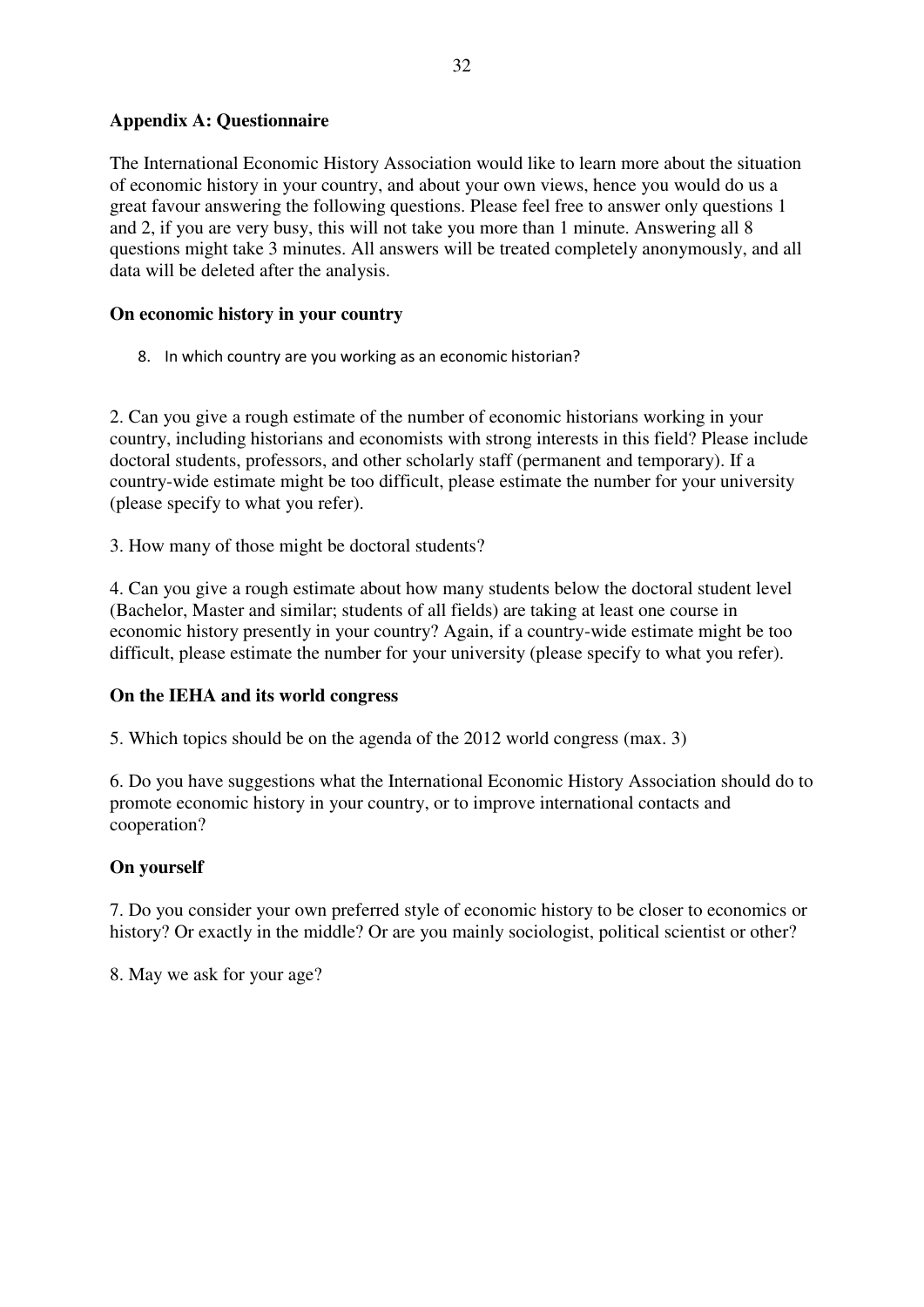#### **Appendix B: Topics and Promotion of economic history**

To promote economic history and to attract more students of outstanding ability to this field, we asked the participants whether they possibly had suggestions for the International Economic History Association. What should the organisation do to promote economic history in their country? Can they do anything to improve international contacts and cooperation? In Table 9, we give an overview of the most frequently mentioned answers.

Travel stipends to participate in world congresses are the most relevant issue mentioned by the respondents to promote economic history in the different countries. These respondents suggested the organisation of regional meetings and summer schools for doctoral students by the International Economic History Association. Moreover, to be a successful researcher, it is necessary to have not only the skills and talent to search for the right themes but also the social capital consisting of knowing others with whom to collaborate and exchange ideas.<sup>22</sup> In an international-orientated scholarly community, to exchange with other researchers at conferences is essential for being successful.<sup>23</sup> In particular, young talented researchers without financial support and developed international reputations should be supported by travel stipends and summer schools to promote their abilities and international prominence.

We also asked which topics should be on the agenda of the next world congress in Stellenbosch 2012. We classified the topics mentioned using the EH.net Classification. The results are presented in Table 10.

The most frequently mentioned topics fall into the category of "Economic Development, Growth, and Aggregate Productivity". A number of respondents noted that,

-

 $22$  Social capital defined here following Bourdieu, "Ökonomisches Kapital", who considers it to be a capital asset consisting of useful relationships and contacts, whereas Putnam"s, "Bowling Alone", definition of social capital is probably more often used in economics today.

<sup>&</sup>lt;sup>23</sup> For example, see Liberman and Wolf, "Flow of knowledge"; Fox, "Productivity in Science"; Salaran, "Research Productivity".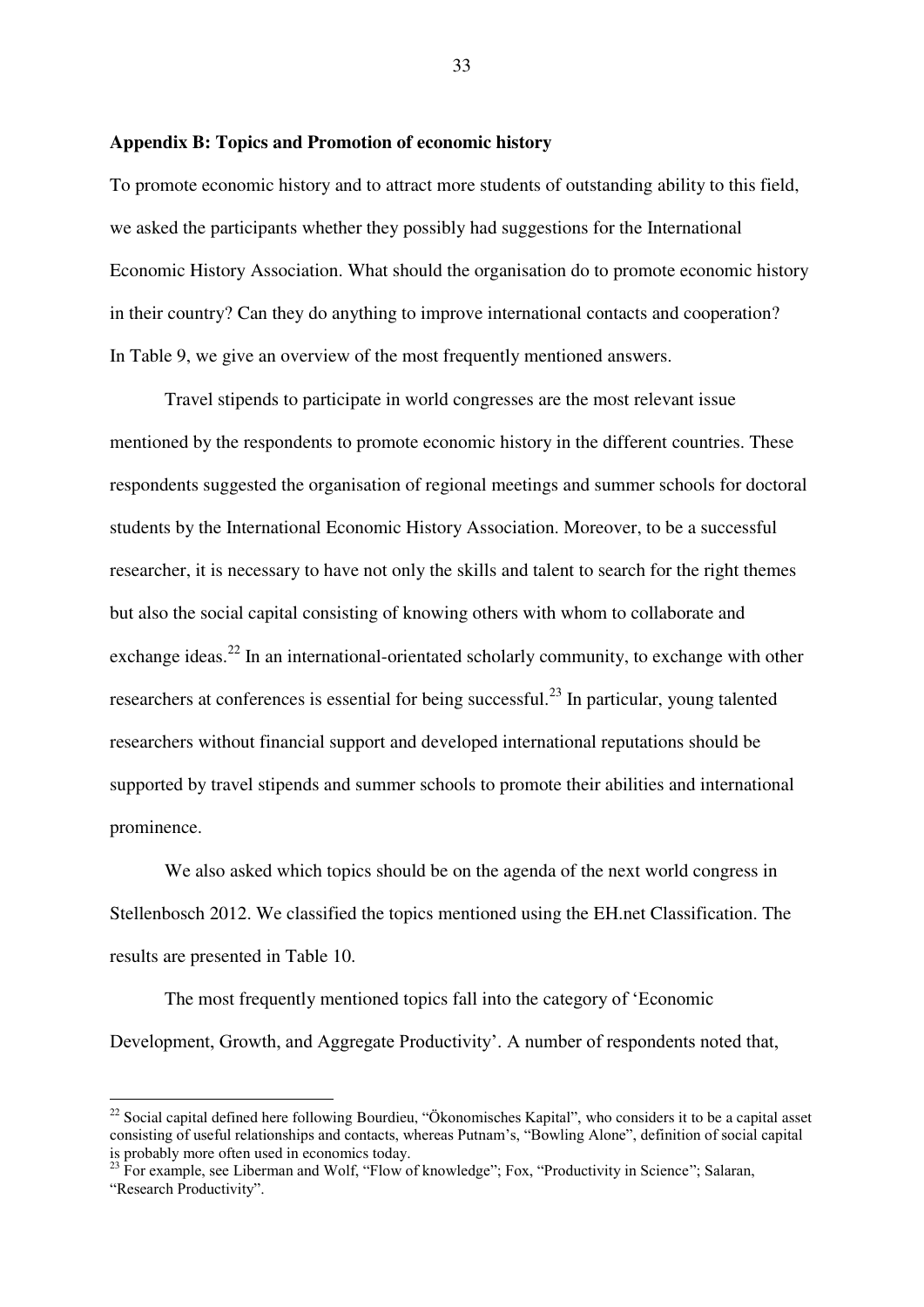given the location of the next world congress in Africa, development processes should be particularly high on the agenda. In addition, "Macroeconomics and Fluctuations" and "Financial Markets, Financial Institutions, and Monetary History" are very popular and critical fields. Themes about economic crises and the financial sector concern economic historians and the general public all over the world. These themes will be approached with an economic history methodology so as to clarify the undercurrents of current economic issues, which escaped economists and other social scientists who limited themselves to theoretical and current considerations.

We were curious as to whether the preferences for the topics varied by age. One could imagine, for example, that more recent topics might be demanded by younger colleagues, whereas topics that were very popular, say, in the 1970s or 1980s, might be suggested by slightly more senior colleagues. Therefore, we examined the topics as a function of age (Table 11).

The age structure of respondents indicated that topics such as "Household, Family and Consumer History' and 'Education and Human Resource Development' are quite popular among younger respondents.<sup>24</sup> Topics like 'Labor and Employment History' have a long tradition in our discipline and are also popular among the slightly more senior colleagues. In addition, the study of agriculture, natural resources and mining (which also includes some fields of environmental history), and anthropometric history, which are sometimes perceived as "young" fields, now have a certain history within our discipline.

-

<sup>&</sup>lt;sup>24</sup> "Economy-wide Country Studies and Comparative History" seems like a relatively broad category into which topics fit that do not fit elsewhere.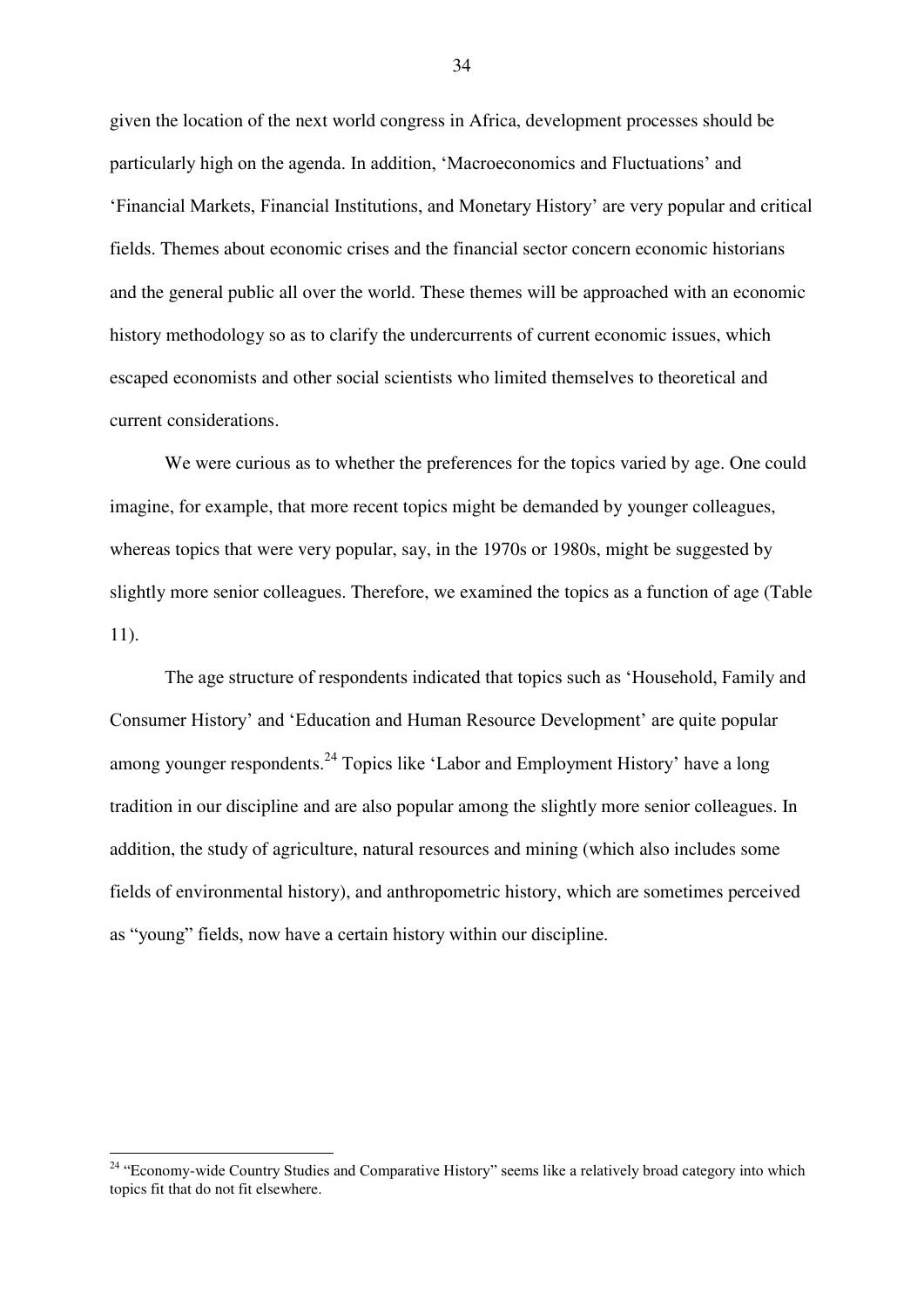Table 9: Promotion strategies to make the WEHC 2012 a success, as suggested by

respondents

| Promotion topics                                               | Respondents |
|----------------------------------------------------------------|-------------|
| travel stipends to world congress                              | 12.         |
| regional meetings                                              | 9           |
| summer school (doctoral students)                              | 9           |
| travel stipends for several months                             | 6           |
| guest speakers in countries with small economic history groups | 5           |
| advertise eh in media                                          | 4           |
| Host a world congress                                          | 3           |
| international coop in doctoral education                       | 2           |
| joint doctoral education                                       | 2           |
| new IEHA journal                                               | 2           |
| travel stipends for last developed countries, competitive      |             |
| IEHA newsletter (monthly)                                      |             |
| weekly IEHA newsletter                                         |             |
| 1-week economics crash courses for historians                  |             |
| annual doctoral WEHC                                           |             |
| travel cost stipends to sources                                |             |
| eh journals on IEHA webpage                                    |             |
| Databases in internet                                          |             |
| disseminate research written in Asian languages                |             |
| Doctoral exchanges                                             |             |
| encourage famous to participate in WEHC (as before)            |             |
| annual WEHC                                                    |             |

Abbreviation: WEHC = World Economic History Congress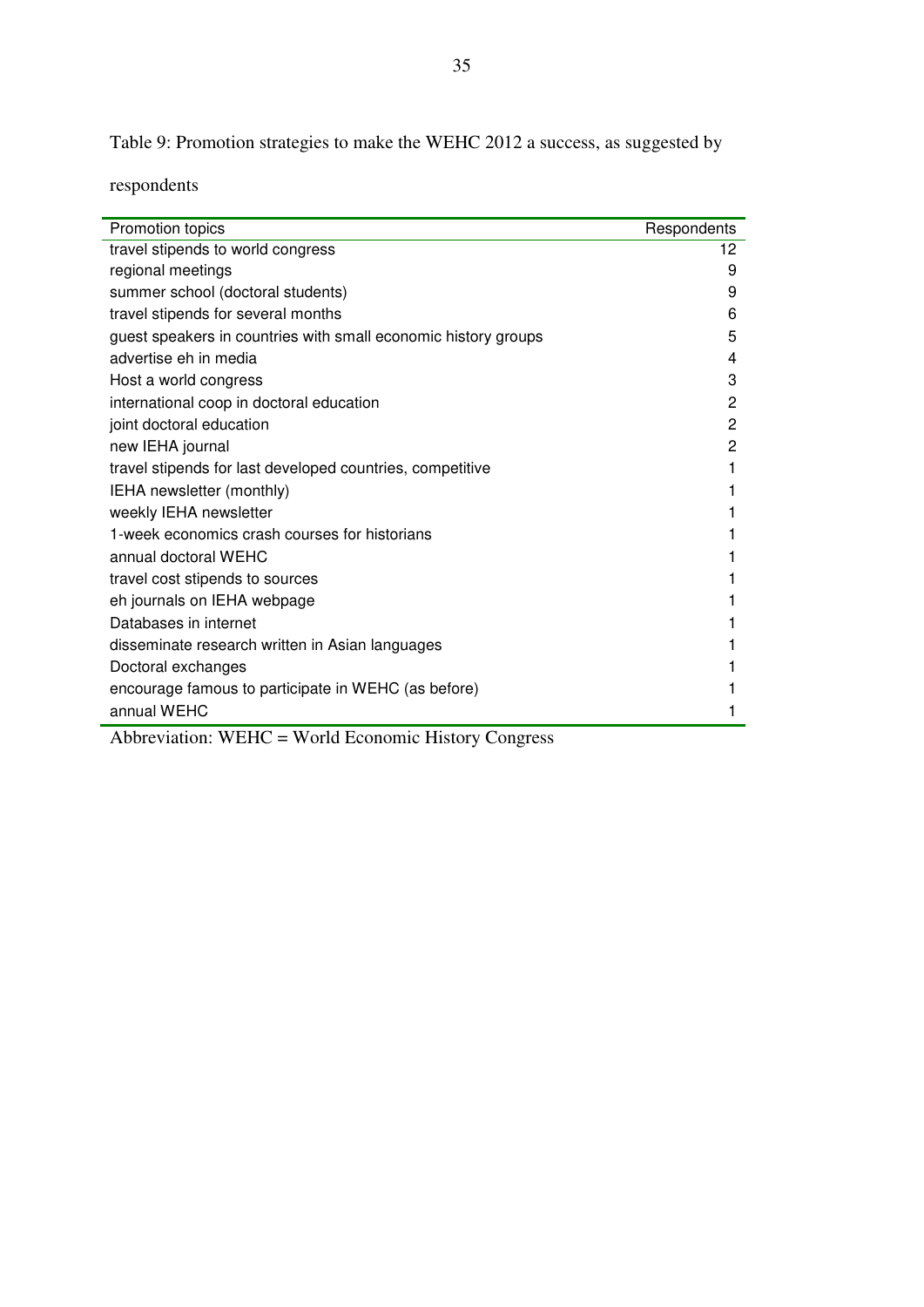| <b>Topics</b>                                                     | Respondents             |
|-------------------------------------------------------------------|-------------------------|
| Economic Development, Growth, and Aggregate Productivity          | 53                      |
| Macroeconomics and Fluctuations                                   | 43                      |
| Financial Markets, Financial Institution, and Monetary History    | 38                      |
| <b>Business History</b>                                           | 32                      |
| International and domestic Trade and Relations                    | 30                      |
| Income and Wealth                                                 | 29                      |
| Social and Cultural History, including Race, Ethnicity and Gender | 26                      |
| Markets and Institutions                                          | 17                      |
| Development of the Economic History Discipline: Historiography    | 15                      |
| <b>Education and Human Resource Development</b>                   | 13                      |
| Government, Law and Regulation, Public Finance                    | 11                      |
| History Demography, including Migration                           | 10                      |
| Economic Planning and Policy                                      | 9                       |
| History of Economic Thought, Methodology                          | 8                       |
| History of Technology, including Technological Change             | 8                       |
| Labour and Employment History                                     | 8                       |
| Agriculture, Natural Resources, and Extractive Industries         | $\overline{7}$          |
| Living Standards, Anthropometric History, Economic Anthropology   | 7                       |
| Household, Family and Consumer History                            | 7                       |
| Industry: Manufacturing and Construction                          | 6                       |
| <b>Historical Geography</b>                                       | 6                       |
| Military and War                                                  | 5                       |
| Economywide Country Studies and Comparative History               | 5                       |
| Transport and Distribution, Energy and Other Services             | 3                       |
| Servitude and Slavery                                             | $\overline{\mathbf{c}}$ |
| Urban and Regional History                                        | $\overline{c}$          |

Table 10: Topics that should be on the WEHC 2012, as mentioned by respondents